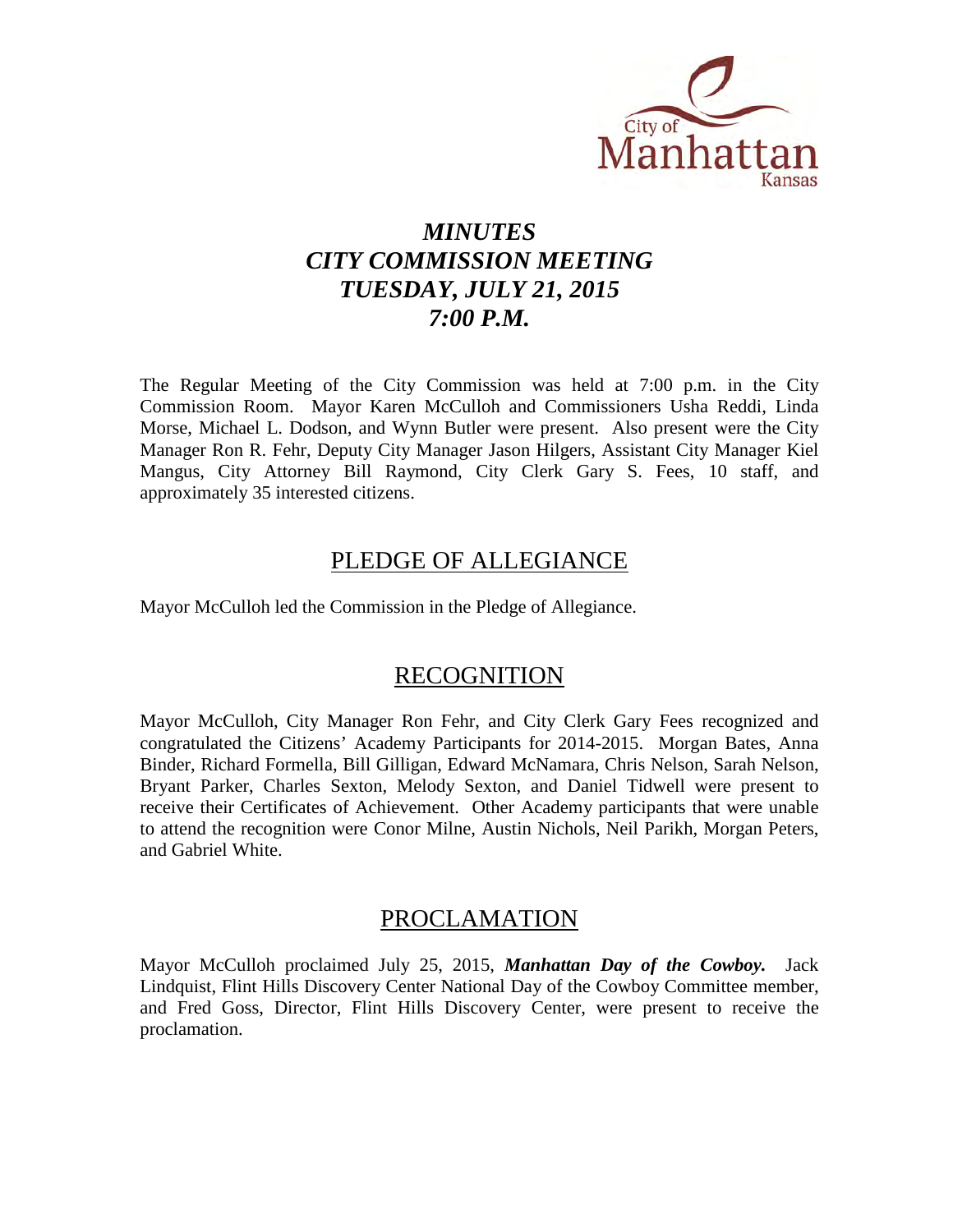Minutes City Commission Meeting July 21, 2015 Page 2

# COMMISSIONER COMMENTS

Commissioner Butler encouraged citizens to support the YES! (Youth Empowerment for Success) Fund campaign. He stated that matching funds are available and you can make donations online with the Manhattan Community Foundation or complete the coupon included in the YES! Fund advertisement found in *The Manhattan Mercury*.

Commissioner Reddi informed the community that the Riley County Fair Parade is Thursday, July 23, 2015, and encouraged everyone to enjoy the Riley County Fair this weekend. She stated that Furniture Amnesty Day is on Friday, July 24, 2015, and that additional information can be found on the City of Manhattan's website. Finally, she stated that the Everybody Counts program will be held on Saturday, August 1, 2015, from 10:00 a.m. to 2:00 p.m. at the Douglass Community Center. The program will offer health screenings, booths, and a free community meal. She encouraged citizens to volunteer or if you know someone in need, let them know about the program and services available.

Mayor McCulloh stated that there would not be a City Commission Work Session on Tuesday, July 28, 2015, or on Tuesday, August 11, 2015. She said the City Budget would be on the August 4, 2015, City Commission agenda with an opportunity for public comment. She also encouraged the community to visit Sunset Zoo and to take advantage of the coupon being offered from Hy-Vee for the Zoo.

# CONSENT AGENDA

(\* denotes those items discussed)

## **MINUTES**

The Commission approved the minutes of the Regular City Commission Meeting held Tuesday, July 7, 2015.

## **CLAIMS REGISTER NO. 2796**

The Commission approved Claims Register No. 2796 authorizing and approving the payment of claims from July 1, 2015, to July 14, 2015, in the amount of \$3,733,925.39.

#### **LICENSE**

The Commission approved an annual Cereal Malt Beverages Off-Premises License for Hy-Vee Gas, 206 Leavenworth Street.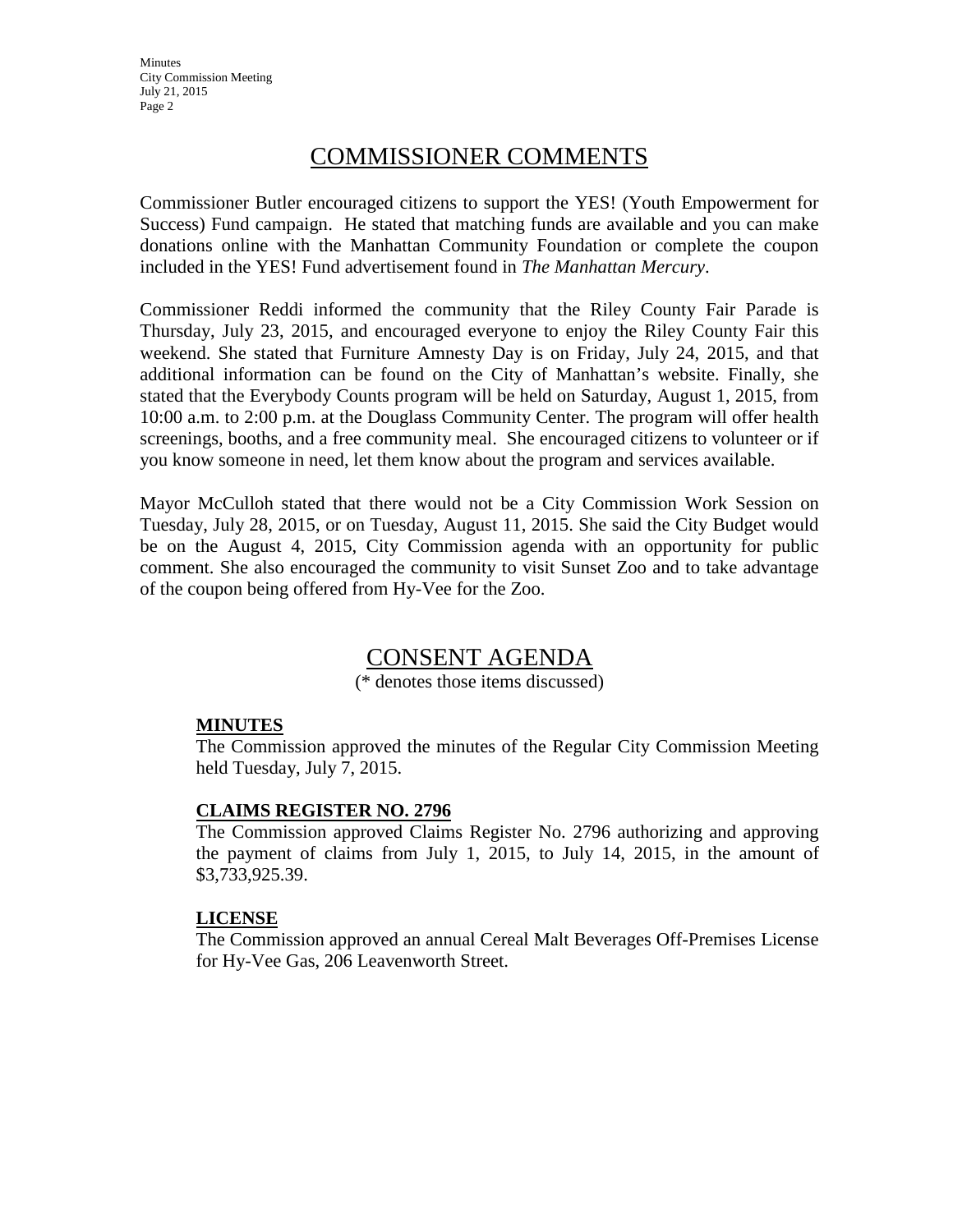# CONSENT AGENDA *(CONTINUED)*

## **ORDINANCE NO. 7148 – AMEND – LOT 5, PLATT ADDITION RESIDENTIAL PLANNED UNIT DEVELOPMENT (PUD)**

The Commission approved Ordinance No. 7148 amending Ordinance No. 6479 and the Final Development Plan of Lot 5, Platt Addition Residential Planned Unit Development, located at 2113 Knox Circle, based on the findings in the Staff Report *(See Attachment No. 1)*.

## **ORDINANCE NO. 7149 – LEVY SPECIAL ASSESSMENTS – GENERAL OBLIGATION BONDS 2015-A**

The Commission approved Ordinance No. 7149 levying special assessments against the benefiting properties in the following eight (8) public improvement districts: *Western Hills Addition, Unit Fourteen – Sanitary Sewer (SS1208), Street (ST1210), and Water (WA1209); Bellerive Addition – Street (ST112) and Water (WA1113); and Candlewood Inn & Suites Parking Lot (Downtown Entertainment District, Unit Three, Lot 1) – Sanitary Sewer (SS1205), Street (ST1208), and Water (WA1206).*

## **ORDINANCE NO. 7150 – VACATE DRAINAGE EASEMENT – LOTS 78- 82, 97-101, SCENIC MEADOWS, UNIT THREE**

The Commission approved Ordinance No. 7150 vacating a portion of a drainage easement on Lots 78-82 and Lots 97-101 in Scenic Meadows, Unit Three.

## **ORDINANCE NO. 7151 – VACATE DRAINAGE AND CONSERVATION EASEMENTS – LOTS 1-8, DAISY MEADOW ADDITION**

The Commission approved Ordinance No. 7151 vacating drainage and conservation easements on Lots 1-8 in Daisy Meadow Addition.

## **\* AGREEMENT – PROFESSIONAL ARCHITECTURAL SERVICES – MALAYSIAN TIGER, SLOTH BEAR, AND AMUR LEOPARD EXHIBITS (CIP #SZ024P)**

Commissioner Reddi and Mayor McCulloh expressed their appreciation from a private donor paying for the architecture contract for the design of the Malaysian Tiger, Sloth Bear, and Amur Leopard exhibits for Sunset Zoo.

The Commission authorized the Mayor and City Clerk to execute a contract for Professional Architectural Services with GLMV Architecture, Inc., of Wichita, Kansas, for an amount not to exceed \$160,000.00 for the design of the Malaysian Tiger, Sloth Bear, and Amur Leopard exhibits for the Sunset Zoological Park (CIP #SZ024P).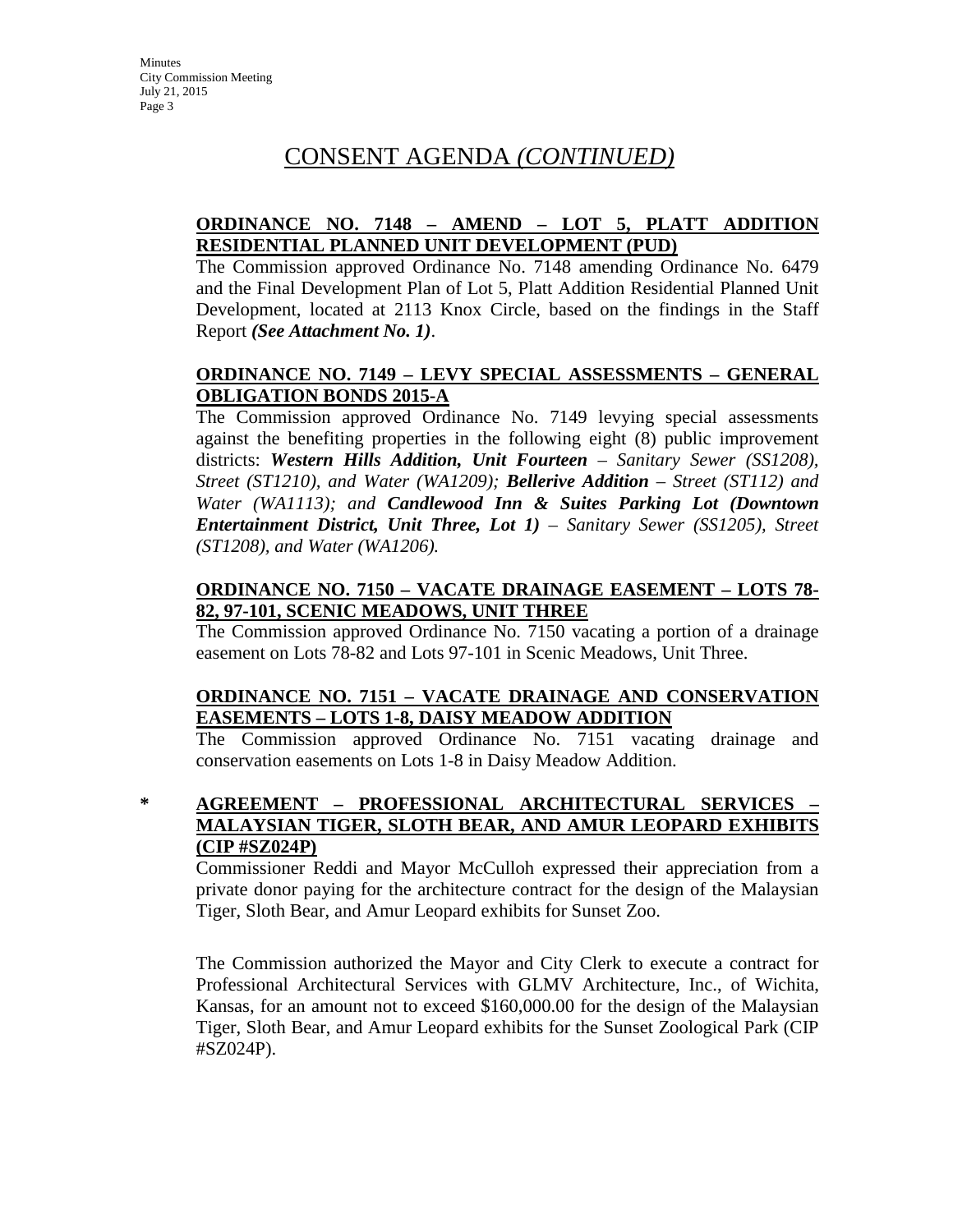# CONSENT AGENDA *(CONTINUED)*

### **\* REIMBURSEMENT AGREEMENT - MALAYSIAN TIGER, SLOTH BEAR, AND AMUR LEOPARD EXHIBITS (CIP #SZ024P)**

The Commission authorized the Mayor and City Clerk to execute a Reimbursement Agreement with the Sunset Zoological Park and Wildlife Conservation Trust to reimburse all (100%) of the City's costs incurred under the GLMV Architecture contract for the design of the Malaysian Tiger, Sloth Bear, and Amur Leopard exhibits for the Sunset Zoological Park (CIP #SZ024P).

## **CHANGE ORDER NO. 18 – AIRPORT TERMINAL EXPANSION CONSTRUCTION, PHASE ONE (AIP #44)**

The Commission approved and authorized the Mayor to execute Change Order No. 18 for Phase One of the Manhattan Regional Airport Terminal Construction (AIP #44) resulting in a net increase in the amount of \$81,222.00 to the contract with The Weitz Company, LLC, of Lenexa, Kansas, regarding wage rate determinations.

## **AWARD CONTRACT – OLYMPIC ADDITION – SANITARY SEWER (SS1415), STREET (ST1418), AND WATER (WA1413) IMPROVEMENTS**

The Commission accepted the Engineer's Opinion of Probable Cost in the amount of \$2,012,087.50; awarded a construction contract in the amount of \$1,666,756.85 to Bayer Construction Co., Inc., of Manhattan, Kansas; and authorized the Mayor and City Clerk to execute the construction contract for the Olympic Addition Sanitary Sewer (SS1415), Street (ST1418), and Water (WA1413) Improvements.

#### **AUTHORIZE – APPLICATION AND PAYMENT – SECTION 404 PERMIT – POYNTZ AVENUE PUMP STATION RCB (SM1309) AND OLD BIG BLUE STORMWATER IMPROVEMENTS, PHASES III AND IV (SM1106, CIP #SW016P))**

The Commission authorized the City Engineer to obtain and execute a U.S. Army Corps of Engineers Section 404 Permit for the projects, and authorized In-Lieu of Fee payment in the amount of \$108,000.00 for the Poyntz Avenue Pump Station and Levee Relief Well (SM1309) and the Old Big Blue Stormwater Improvements, Phases III and IV (SM1106, CIP #SW016P).

#### **BOARD APPOINTMENTS**

The Commission approved appointments by Mayor McCulloh to various boards and committees of the City.

#### *Airport Advisory Board*

Re-appointment of Christine Benne, 4420 Leone Terrace, to a three-year At-Large term. Ms. Benne's term begins immediately, and will expire June 26, 2018.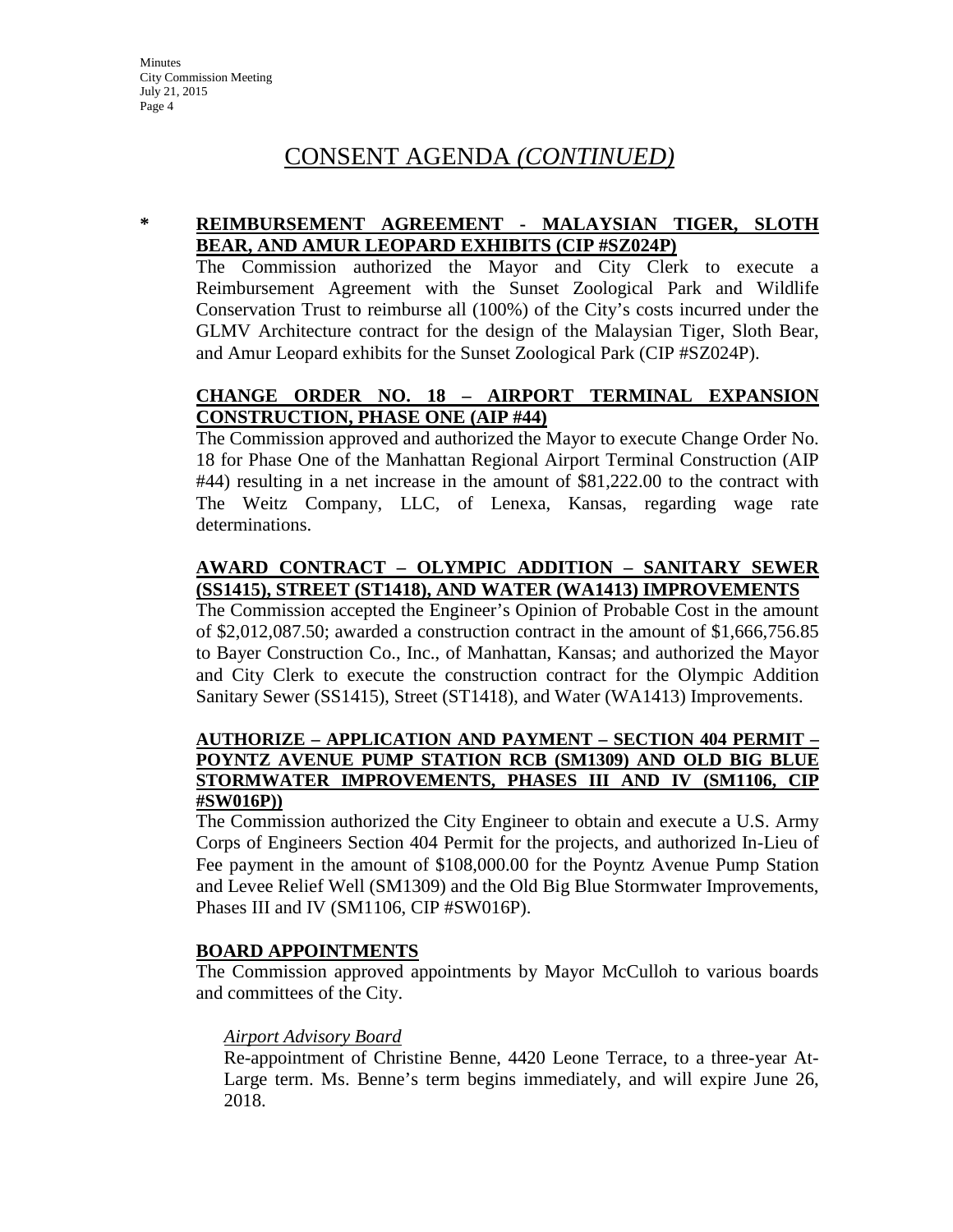# CONSENT AGENDA *(CONTINUED)*

## **BOARD APPOINTMENTS** *(CONTINUED)*

#### *Airport Advisory Board* **(CONTINUED)**

Re-appointment of Scot Bird, 7581 South Highway 77, Junction City, to a three-year Fort Riley term. Mr. Bird's term begins immediately, and will expire June 26, 2018.

Re-appointment of Robert Boyd, 6601 Mill Cove Drive, to a three-year At-Large. Mr. Boyd's term begins immediately, and will expire June 26, 2018.

Re-appointment of Richard Hayter, 1920 Grandview Drive, to a three-year Chamber of Commerce term. Mr. Hayter's term begins immediately, and will expire June 26, 2018.

Re-appointment of Carl Reed, 2805 Tatarrax Drive, to a three-year Pottawatomie County term. Mr. Reed's term begins immediately, and will expire June 26, 2018.

#### *Parks and Recreation Advisory Board*

Appointment of David Dzewaltowski, 100 South Delaware Avenue, to a fouryear term. Mr. Dzewaltowski's term begins immediately, and will expire June 30, 2019.

#### *Social Services Advisory Board*

Appointment of Shelley Carver, 3720 Persimmon Circle, to a three-year term. Ms. Carver's term begins immediately, and will expire June 30, 2018.

Commissioner Morse moved to approve the consent agenda. Commissioner Dodson seconded the motion. On a roll call vote, motion carried 5-0.

# GENERAL AGENDA

#### **FIRST READING – REZONE - 1011, 1015 AND 1017 THURSTON STREET**

Eric Cattell, Assistant Director for Planning, presented an overview of the item. He then responded to questions from the Commission regarding the subject site, apartment designs near the subject area being rezoned, analysis of the utilities, and discussed the need for a future work session to discuss alleyways.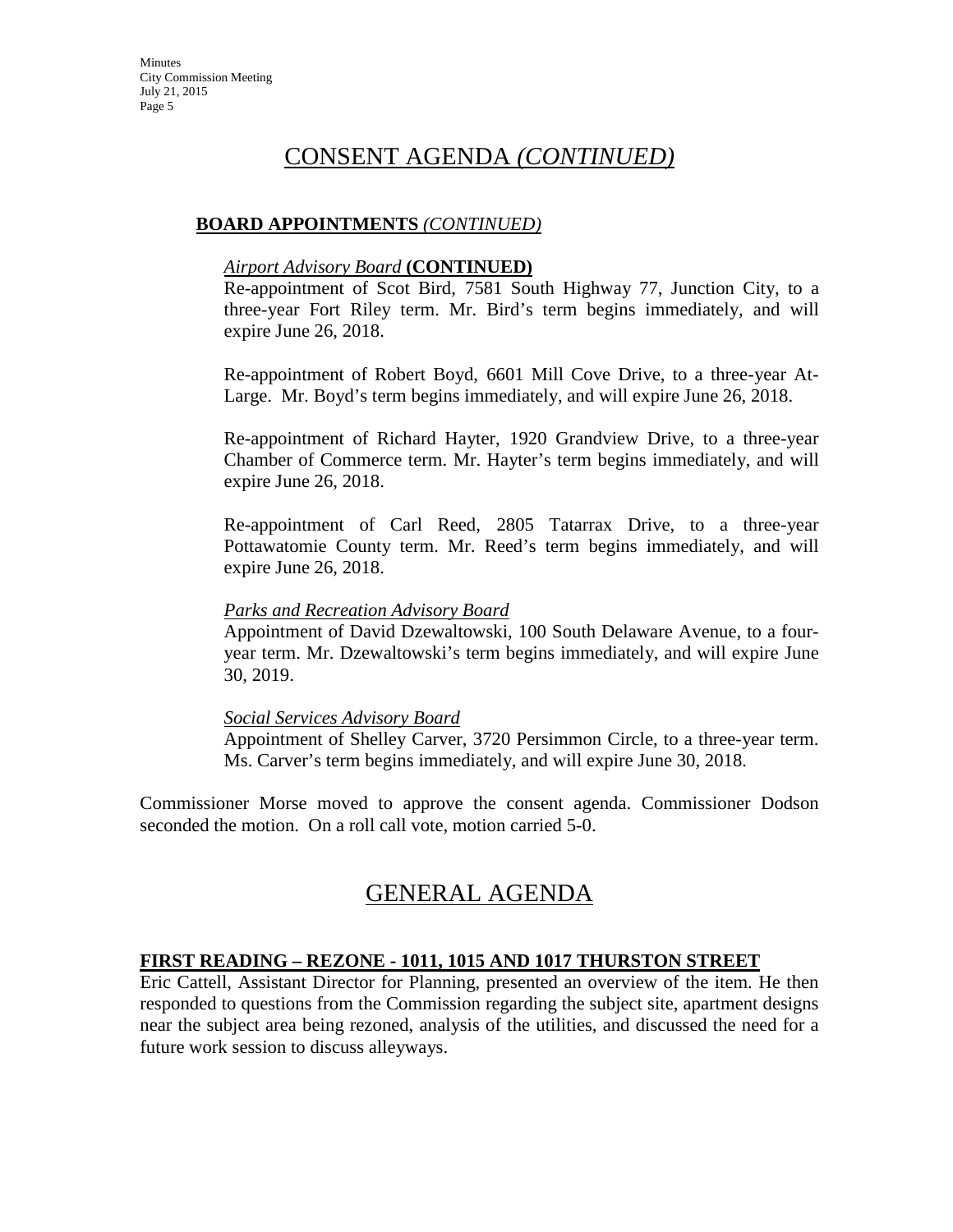# GENERAL AGENDA *(CONTINUED)*

# **FIRST READING – REZONE - 1011, 1015 AND 1017 THURSTON STREET**

## *(CONTINUED)*

Brian Johnson, City Engineer, provided additional information on the sanitary sewer and water capacity for the subject properties. He informed the Commission that the utilities are sufficient and provided additional information on the item.

Mayor McCulloh opened the public comments.

Hearing no comments, Mayor McCulloh closed the public comments.

After discussion, Commissioner Reddi moved to approve first reading of an ordinance rezoning 1011, 1015 and 1017 Thurston Street, from R-2/TNO, Two-Family Residential District with Traditional Neighborhood Overlay District, to R-3/M-FRO, Multiple-Family Residential District with Multi-Family Redevelopment Overlay District, based on the findings in the Staff Report *(See Attachment No. 2)* and the recommendation of the Planning Board. Commissioner Morse seconded the motion. On a roll call vote, motion carried 5-0.

## **PUBLIC HEARING - RESOLUTION NO. 072115-A/FIRST READING – ISSUE INDUSTRIAL REVENUE BONDS (SERIES 2015-A, B, & C - MANKO WINDOW SYSTEMS, INC.**

Jason Hilgers, Deputy City Manager, presented an overview of the item. He informed the Commission that Manko's current abatement ends in 2015 and stated that the company is not requesting property tax abatement or any other incentives with this application. He then responded to questions from the Commission regarding the Industrial Revenue Bond (IRB) process and stated that construction materials purchased for the project would be exempt from sales tax as part of the issuance of the bonds.

Gary Jones, President, Manko Window Systems, Inc., provided additional information on the expansion plans for the facility. He then responded to questions from the Commission regarding employee wages, number of employees, and product sales.

Mayor McCulloh opened the public hearing.

Hearing no comments, Mayor McCulloh closed the public hearing.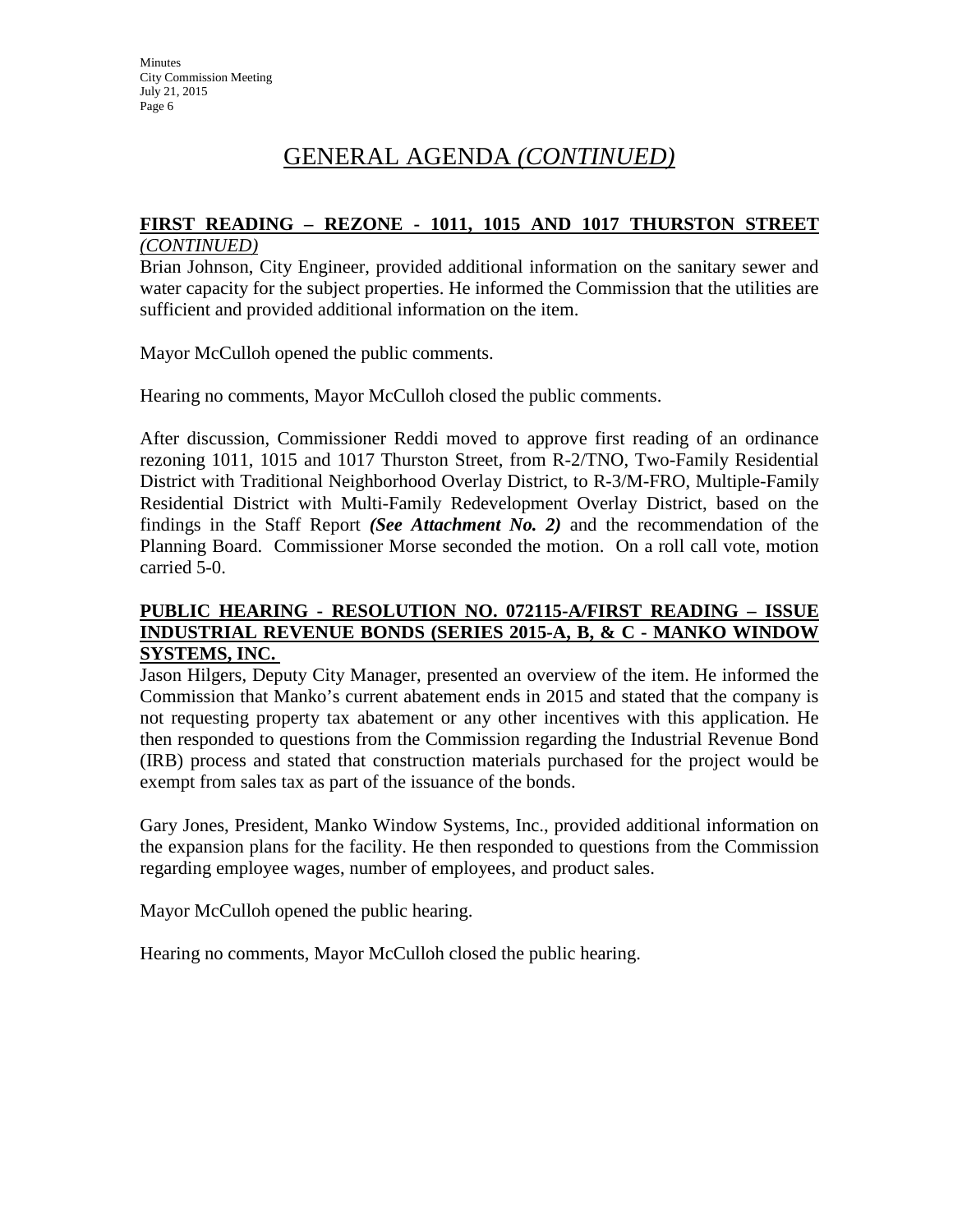# GENERAL AGENDA (*CONTINUED*)

#### **RESOLUTION NO. 072115-A/FIRST READING – ISSUE INDUSTRIAL REVENUE BONDS (SERIES 2015-A, B, & C - MANKO WINDOW SYSTEMS, INC.**

After discussion and comments from the Commission, Commissioner Dodson moved to approve Resolution No. 072115-A and first reading of an ordinance authorizing the issuance of approximately \$7.75 million in Industrial Revenue Bonds for Manko Window Systems, Inc. Commissioner Butler seconded the motion. On a roll call vote, motion carried 5-0.

## **AGREEMENTS - DESIGN SERVICES - KIMBALL AVENUE CORRIDOR, FROM NORTH MANHATTAN AVENUE TO COLLEGE AVENUE, (ST1511) AND NORTH MANHATTAN AVENUE CORRIDOR, PHASE 3 (ST1510)**

Jason Hilgers, Deputy City Manager, presented background information and an overview of the item. He highlighted the North Campus Corridor design and process needed to further define the anticipated improvements and project budget. He also provided an overview of the project design consultants selected including Confluence, BG Consultants, and Schwab-Eaton and the respective professional services contract amounts. He then responded to questions from the Commission regarding the scope of the project, the need for 30 percent completion of the design plans to reach a solid budget number, and explained the expenses for the design phase with Kansas State University and the City of Manhattan sharing the costs equally, with the City's responsibility of \$255,756.00 being targeted with the Economic Development Fund.

After comments and questions raised from the Commission, Jason Hilgers, Deputy City Manager, responded to additional questions regarding the proposed design and construction timelines, the potential to phase the project over a period of time, the considerations for the City's rights-of-way, and reiterated that the intent is to finance the City's portion of the design costs from the Economic Development Fund. He stated that President Kirk Schulz, Kansas State University, anticipates providing the Commission with a mid-project review in the Fall of 2015 and a final review of the project specifics with a financing proposal in January of 2016.

Ron Fehr, City Manager, provided additional information on the item. He informed the Commission that discussions are ongoing with the Riley County Commission and that the City is working with Riley County to relocate EMS (Emergency Medical Services) to the Headquarters Fire Station. He stated that roadway improvements have been discussed with Riley County and have identified improving Marlatt Avenue, west of Tuttle Creek Boulevard, to Denison Avenue. He stated that this may be an excellent prospect to formulate an economic development application to the Kansas Department of Transportation.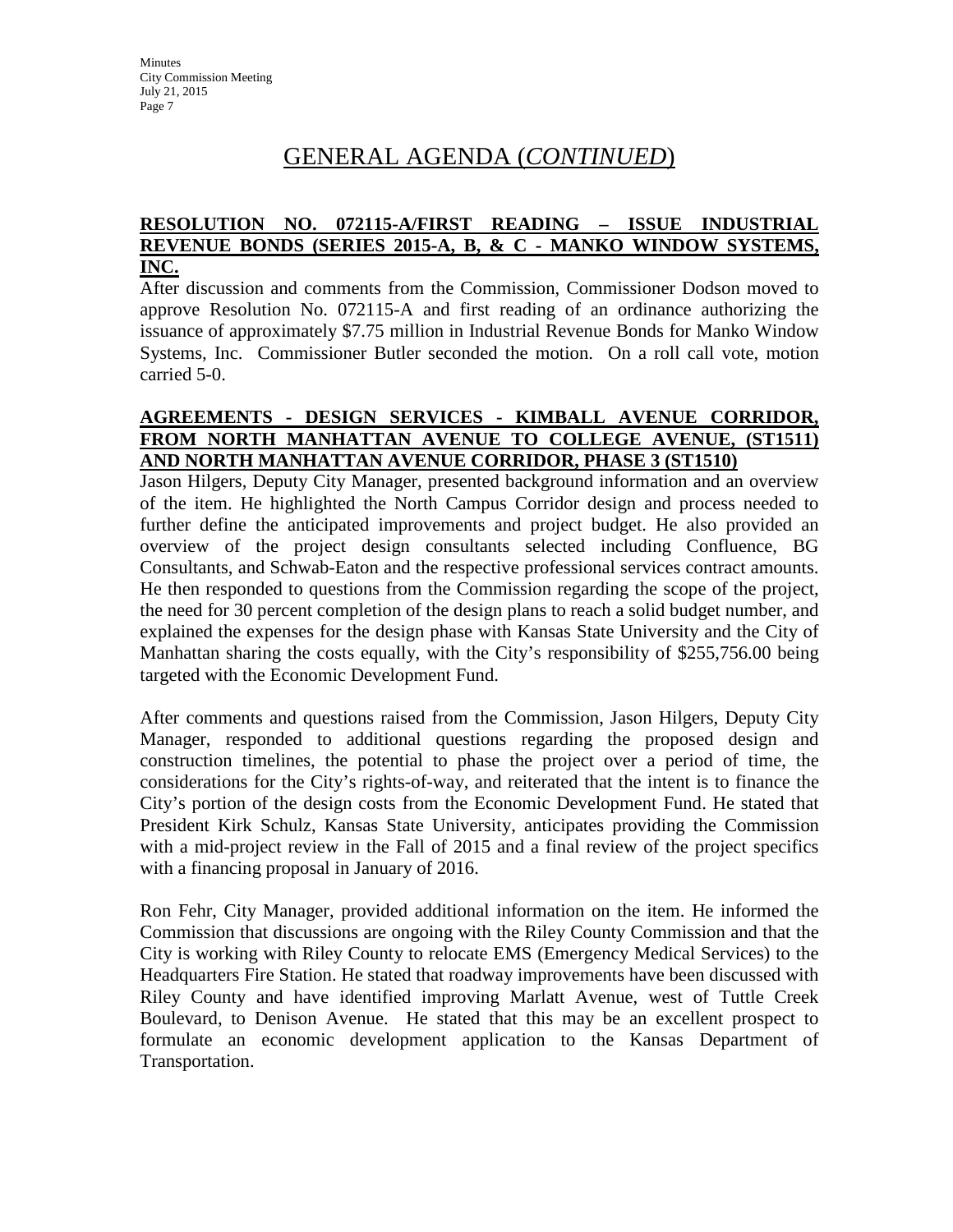Minutes City Commission Meeting July 21, 2015 Page 8

## **GENERAL AGENDA (CONTINUED)**

#### AGREEMENTS - DESIGN SERVICES - KIMBALL AVENUE CORRIDOR, FROM NORTH MANHATTAN AVENUE TO COLLEGE AVENUE, (ST1511) AND NORTH MANHATTAN AVENUE CORRIDOR, PHASE 3 (ST1510) (CONTINUED)

Brian Johnson, City Engineer, provided information on the transportation demand model and the opportunity to coordinate with Kansas State University to make needed improvements to roadways and intersections in this area, especially with the future opening of the National Bio and Agro-Defense Facility.

Mayor McCulloh opened the public comments.

Hearing no comments, Mayor McCulloh closed the public comments.

After discussion and additional comments from the Commission regarding the need for planning and local involvement, Commissioner Reddi moved to authorize City Administration to finalize and the Mayor and City Clerk to execute professional services contracts with BG Consultants, of Manhattan, Kansas, in an amount not to exceed \$341,900.00 for the Kimball Avenue Corridor (North Manhattan Avenue to College Avenue) (ST1511) and with Schwab-Eaton, P.A., of Manhattan, Kansas, in an amount not to exceed \$169,612.00 for the North Manhattan Avenue Corridor Improvements, Phase 3 (ST1510) for 30% design of the North Campus Corridor. Commissioner Morse seconded the motion. On a roll call vote, motion carried 5-0.

#### **ADJOURNMENT**

At 8:02 p.m., the Commission adjourned.

ees, MMC, City Clerk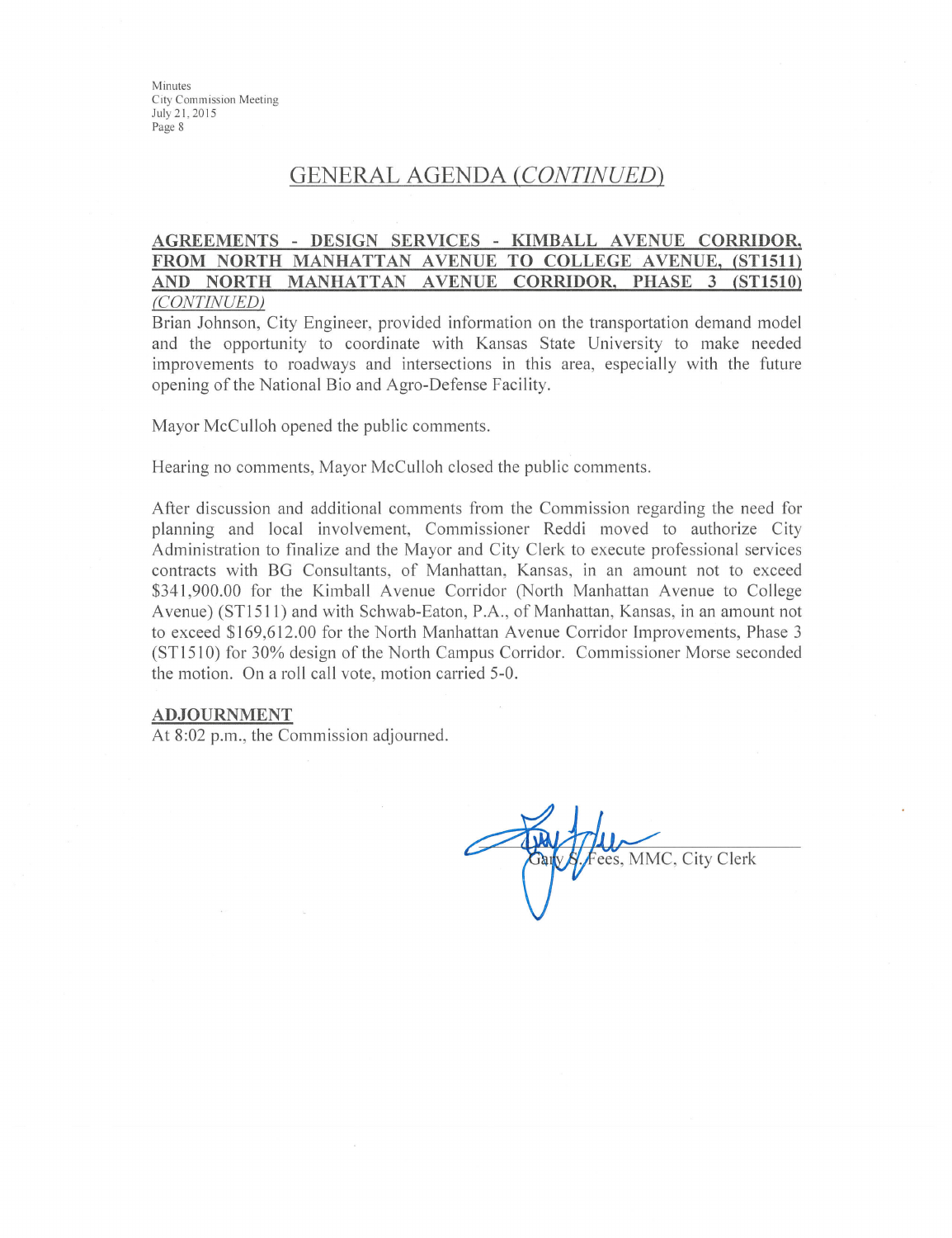#### **STAFF REPORT**

### **AN AMENDMENT OF ORDINANCE NO. 6479 AND THE APPROVED FINAL DEVELOPMENT PLAN OF THE PLATT ADDITION PLANNED UNIT DEVELOPMENT.**

# **BACKGROUND**

#### **The proposed amendment is required because**:

The Final Development Plan of the Platt Addition Residential Planned Unit Development limits the maximum building area for each lot within the PUD. Lot 5 is limited to a building coverage of 1,864 square feet. The current lot coverage of the existing home is 1,554 square feet with the proposed garage addition measuring 644 square feet, totaling 2,198 square feet of building coverage.

**APPLICANT:** Siegmund Meier

**OWNER:** Same

**ADDRESS:** 4464 Harbour Hills Drive

**REQUEST:** The applicant/owner has requested an amendment of Ordinance No. 6479 and the Final Development Plan for the Platt Addition PUD, for a proposed garage addition to the southwest corner of the existing single-family house on Lot 5. Other site improvements related to the amendment include improvements to the existing concrete driveway and the addition of a concrete pad located at the back porch.

**LOCATION:** 2113 Knox Circle. Generally located to the northeast of the intersection of Casement Road and Knox Lane.

**LEGAL DESCRIPTION:** Lot 5, Platt Addition, an Addition to the City of Manhattan, Riley County, Kansas.

**AREA:** 11,643 square feet (0.267 Acres)

## **DATE OF NEIGHBORHOOD MEETING:** April 18, 2015.

**DATE OF PUBLIC NOTICE PUBLICATION:** Monday, May 11, 2015

### **DATE OF PUBLIC HEARING: PLANNING BOARD:** Monday, June 15, 2015. **CITY COMMISSION:** Tuesday, June 30, 2015.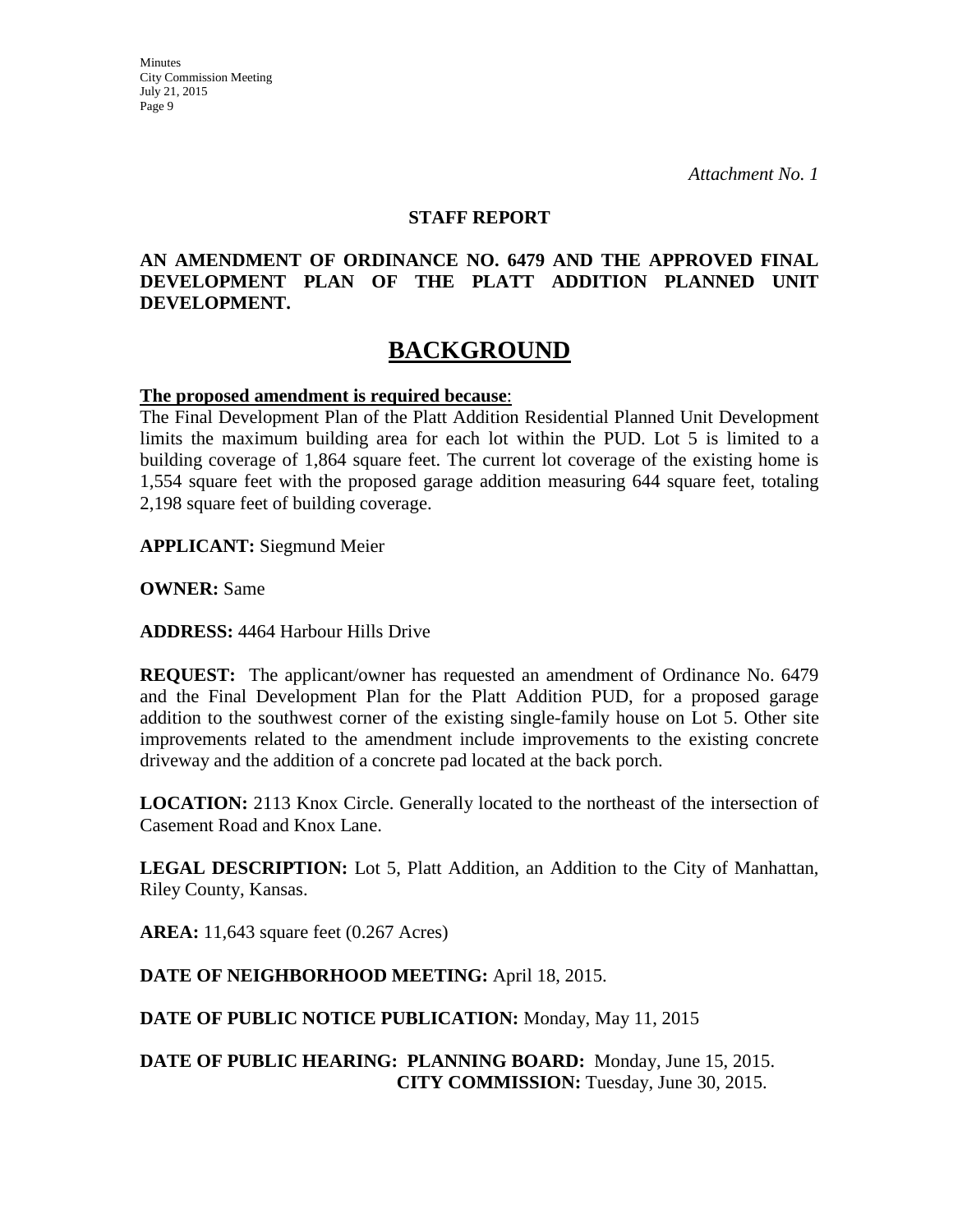## **EXISTING PUD**

#### **EXISTING PUD AFFECTING LOT 5**

#### **Ordinance No. 6479**

The Platt Residential Planned Unit Development, and Ordinance No. 6479, approved June 21, 2005, is subject to the following conditions of approval:

- 1. Permitted uses shall be limited to the ten (10) single-family dwelling units.
- 2. Landscaping and irrigation shall be provided pursuant to a Landscaping Performance Agreement between the City and the owner, which shall be entered into prior to issuance of a building permit.
- 3. All landscaping and irrigation shall be maintained in good condition.
- 4. Signs shall allow for exempt signage described in Article VI, Section 6- 104 (A)(1), (2), (4), (7) and (8); and, Section 6-104 (B) (2). *See Article VI, Section 6 -102 (A)(2) under the amended sign regulations for exempt signage.*
- 5. Drainage easements in the Platt Addition shall be privately maintained by the property owner, or owners, who shall be responsible for maintaining the easement to remain free and clear of any improvement, debris, structure, or any other type of obstacle, natural or manmade, that would impede flow of surface water run-off.
- 6. The drainage swales shall include concrete liners as per the recommendations in the Drainage Study submitted with the application. The applicant may also investigate utilizing an underground storm sewer as an alternative to, or in combination with concrete liners. *Concrete liners were included in the Final Development Plan for the Platt Residential PUD.*

#### **Permitted Uses**

Ordinance No. 6479 limits the PUD to the ten (10) single-family dwelling units.

## **PROPOSED AMENDMENT**

The applicant/owners have proposed to construct a garage addition to the southwest side of the existing single-family home on Lot 5, Platt Addition. The proposed garage will be approximately 644 square feet in area. According to the applicant's site plan, the existing driveway is to be widened to accommodate the additional garage bay. The addition is proposed to be setback ten (10) feet from the south property line and approximately fourteen (14) from the property line to the west. A concrete pad located at the back porch is proposed in addition to the garage.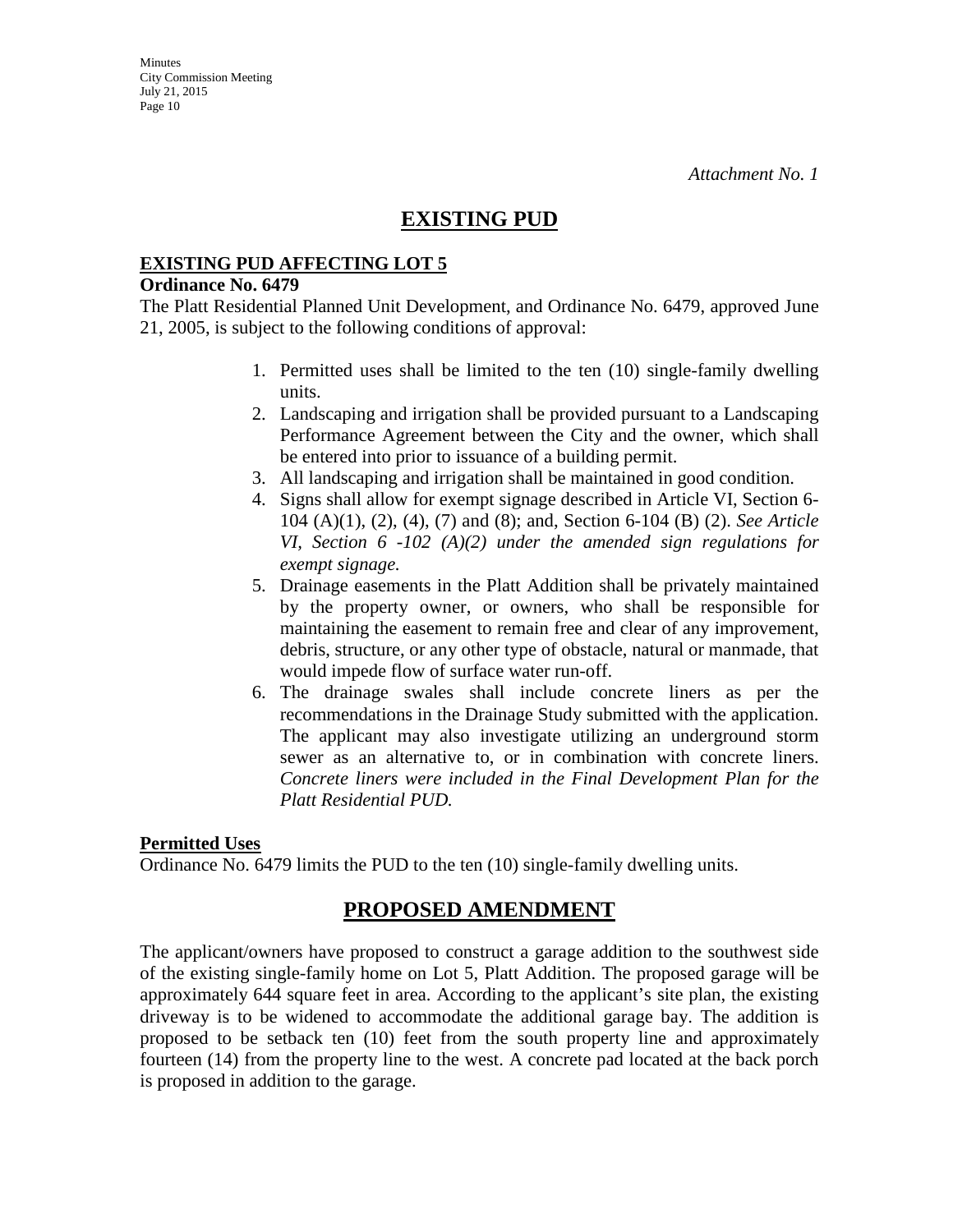**Minutes** City Commission Meeting July 21, 2015 Page 11

# **MATTERS TO BE CONSIDERED WHEN AMENDING A PLANNED UNIT DEVELOPMENT**

**1. WHETHER THE PROPOSED AMENDMENT IS CONSISTENT WITH THE INTENT AND PURPOSE OF THE APPROVED PUD, AND WILL PROMOTE THE EFFICIENT DEVELOPMENT AND PRESERVATION OF THE ENTIRE PUD:** The proposed amendment is consistent with the intent and purpose of the approved PUD. The Platt PUD is a residential subdivision with ten (10) single-family residential homes. The proposed amendment is minor in nature and consistent with the character of residential development. The amendment reflects an efficient development pattern consistent with the intent and purpose of the PUD.

**2. WHETHER THE PROPOSED AMENDMENT IS MADE NECESSARY BECAUSE OF CHANGED OR CHANGING CONDITIONS IN OR AROUND THE PUD, AND THE NATURE OF SUCH CONDITIONS:** The applicant indicates that, "the proposed amendment is made necessary because of the proposed garage bay addition to the home on Lot 5. The addition of the garage exceeds the maximum lot coverage allowed (16%) and maximum building area (1,864 square feet). The maximum lot coverage is proposed to be increased to 21% and the maximum building area to 2,300 square feet to accommodate the addition of the garage bay and associated driveway."

**3. WHETHER THE PROPOSED AMENDMENT WILL RESULT IN A RELATIVE GAIN TO THE PUBLIC HEALTH, SAFETY, CONVENIENCE OR GENERAL WELFARE, AND IS NOT GRANTED SOLELY TO CONFER A SPECIAL BENEFIT UPON ANY PERSON:** The proposed amendment will result in a gain to the public by allowing increased building coverage that is consistent with residential development. The amendment is necessary because the PUD is currently limited to a maximum building coverage and not because the amendment will confer a special benefit to any person.

# **ADDITIONAL MATTERS TO BE CONSIDERED WHEN AMENDING A PLANNED UNIT DEVELOPMENT**

**1. LANDSCAPING:** The site consists generally of manicured lawns, trees, bushes and a few foundation plantings. No significant changes are proposed with this development.

**2. SCREENING:** Screening is not required for single-family dwellings and none is proposed.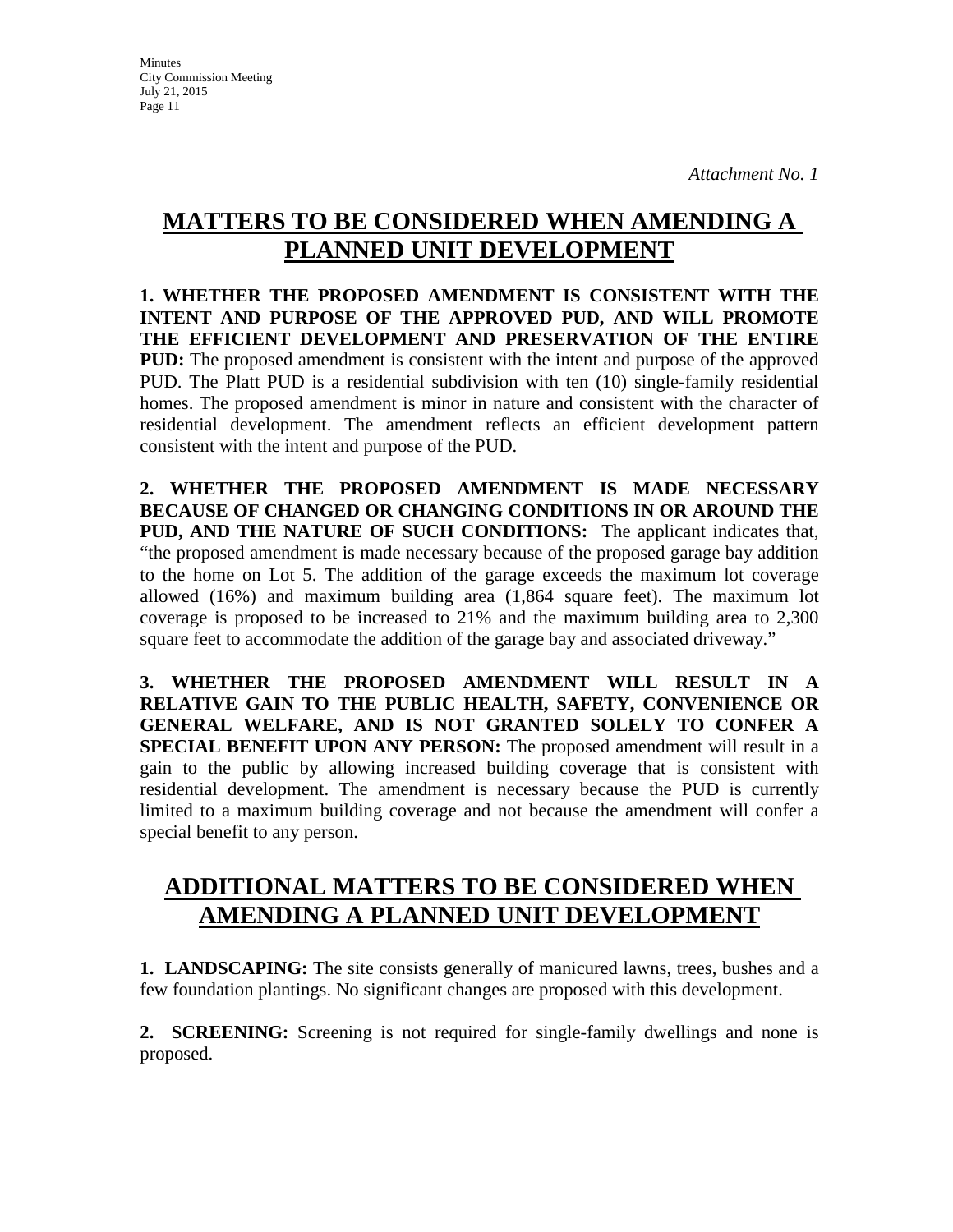**3. DRAINAGE:** The site generally drains to the west through an existing open channel that directs run-off to the stormwater infrastructure along Casement Road. The open channel is required to be maintained by the owner and will not be maintained by the City. No changes are proposed to the site that would impact the drainage on the site or in the immediate area.

**4. CIRCULATION:** The circulation patterns throughout the Residential PUD are established. The proposed amendment does not alter circulation and adequate access is maintained for Lot 5.

**5. OPEN SPACE AND COMMON AREA:** The existing lot is 11,643-square feet and the proposed open space maintains adequate front, side and rear yards. Overall, 76.6% of Lot 5 will be maintained as landscaped open space.

**6. CHARACTER OF THE NEIGHBORHOOD:** The neighborhood is generally characterized as a low density single-family and two-family dwelling unit neighborhood. A manufactured home park is located to the south of the existing PUD. Northview Elementary School is to the northwest. Northeast Community Park is to the east along the south side of Knox Lane. The Linear Trail is to the south off Casement Road.

# **MATTERS TO BE CONSIDERED WHEN REZONING**

**1. EXISTING USE:** The Platt Residential PUD consisting of ten (10) single-family dwelling units.

**2. PHYSICAL AND ENVIRONMENTAL CHARACTERISTICS:** The site generally drains to the west through an existing open channel located in the southwest corner of the site. An eight (8) foot drainage and utility easement runs along the west and north property lines

## **3. SURROUNDING LAND USE AND ZONING:**

**(a.) NORTH:** Single-family dwellings; R-1 District

**(b.) SOUTH:** Knox Lane, single-family and two-family dwellings, vacant residential lot; manufactured home park, Linear Trail;R-2, Two-Family Residential District, R-1 District, and R-5, Manufactured Home Park District.

**(c.) EAST:** Single and two family homes and a manufactured home park, Northeast Community Park; R-2, Two-Family Residential District, R-1 District, and R-5, Manufactured Home Park District.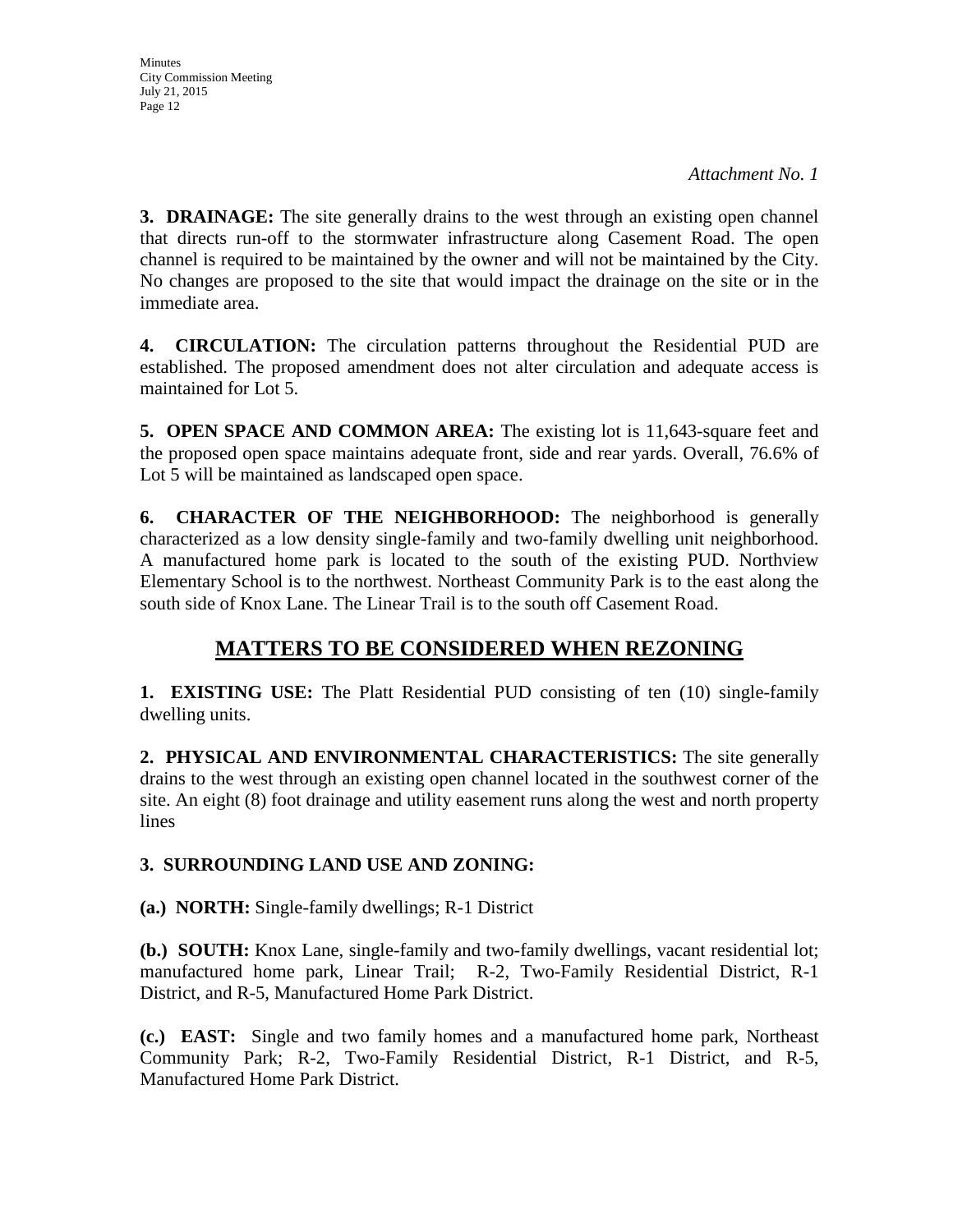**(d.) WEST:** Casement Road, two-family dwellings, USD 383 Maintenance facilities, townhomes, single-family dwellings; R-2 District, R-1 District and Residential PUD.

**4. CHARACTER OF THE NEIGHBORHOOD:** See above.

**5. SUITABILITY OF SITE FOR USES UNDER CURRENT ZONING:** The existing single-family dwelling on Lot 5 has been in place since 2006 and is a permitted use within the PUD.

**6. COMPATIBILITY OF PROPOSED DISTRICT WITH NEARBY PROPERTIES AND EXTENT TO WHICH IT MAY HAVE DETRIMENTAL AFFECTS:** The proposed amendment to Lot 5 within the PUD is consistent with the established character of the area.

The amendment maintains appropriate front, side and rear yards and adequate landscaped open space. The proposed amendment to the PUD is compatible with surrounding residential zoning.

**7. CONFORMANCE WITH COMPREHENSIVE PLAN:** The Future Land Use Map for the Northeast Planning Area of the Manhattan Urban Area Comprehensive Plan shows the entire Platt Residential PUD as Residential Low/Medium (RLM). The proposed amendment maintains the sites current single-family residential use**.** The proposed rezoning conforms to the Comprehensive Plan.

## **8. ZONING HISTORY AND LENGTH OF TIME VACANT AS ZONED:**

| July, 1969     | Annexation south part of Lot 2, Streeter Addition                                                                        |
|----------------|--------------------------------------------------------------------------------------------------------------------------|
| 1969           | Rezoned to R-1, Single-Family Residential District                                                                       |
| October 1982   | Annexation remainder of Lot 2 and Lot 1, Streeter Addition.                                                              |
| November, 1999 | Manhattan Urban Area Planning Board approves Concurrent<br>(Preliminary and Final) Plat of Streeter Subdivision, Unit 2. |
| May 16, 2000   | Manhattan Urban Area Planning Board recommends<br>approval of rezoning of Lot 2 to PUD.                                  |
| June 7, 2005   | City Commission approves rezoning of Lot 2 to PUD.                                                                       |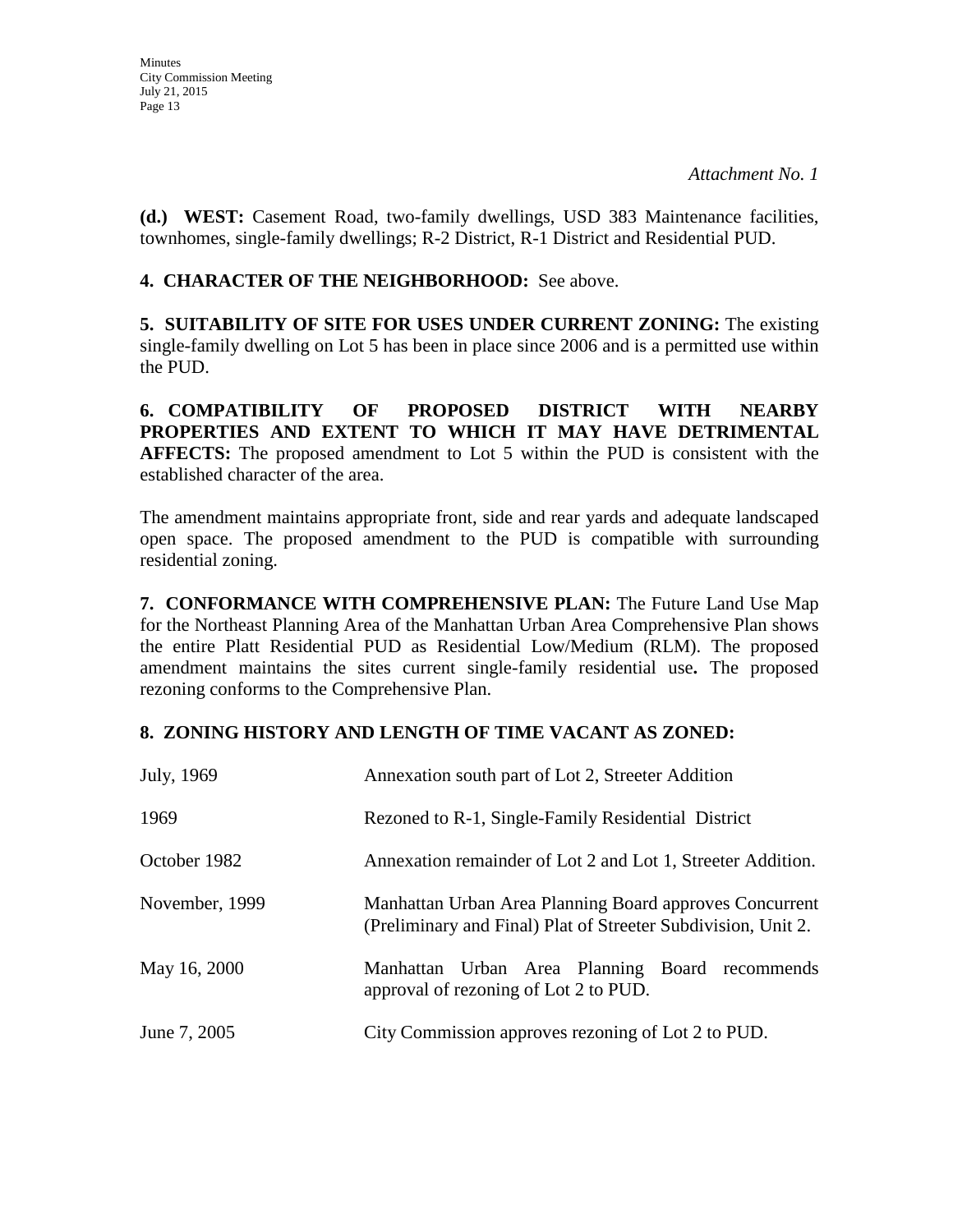| June 21, 2005     | City Commission approves Ordinance No. 6479 rezoning of<br>Lot 2 to PUD.                                             |
|-------------------|----------------------------------------------------------------------------------------------------------------------|
| August 15, 2005   | Manhattan Urban Area Planning Board approves the Final<br>Development Plan and the Final Plat of the Platt Addition. |
| September 6, 2005 | City Commission accepts the easements and rights-of-ways<br>as shown on the Final Plat of Platt Addition.            |

**9. CONSISTENCY WITH INTENT AND PURPOSE OF THE ZONING ORDINANCE:** The intent and purpose of the Zoning Regulations is to protect the public health, safety, and general welfare; regulate the use of land and buildings within zoning districts to assure compatibility; and to protect property values. The PUD Regulations are intended to provide a maximum choice of living environments by allowing a variety of housing and building types; a more efficient land use than is generally achieved through conventional development; a development pattern that is in harmony with land use density, transportation facilities and community facilities; and a development plan which addresses specific needs and unique conditions of the site which may require changes in bulk regulations or layout. The proposed amendment is consistent with the intent and purpose of the Zoning Regulations.

**10. RELATIVE GAIN TO THE PUBLIC HEALTH, SAFETY AND WELFARE THAT DENIAL OF THE REQUEST WOULD ACCOMPLISH, COMPARED WITH THE HARDSHIP IMPOSED UPON THE INDIVIDUAL OWNER:** There appears to be no gain to the public that denial would accomplish. It may be a hardship to the applicant if the amendment is denied.

**11. ADEQUACY OF PUBLIC FACILITIES AND SERVICES:** Adequate street, sanitary sewer and water services are available to serve the site.

**12. OTHER APPLICABLE FACTORS:** None.

**13. STAFF COMMENTS:** City Administration recommends approval of the proposed amendment to Ordinance No. 6479 and the Final Development Plan of the Platt Addition Residential Planned Unit Development.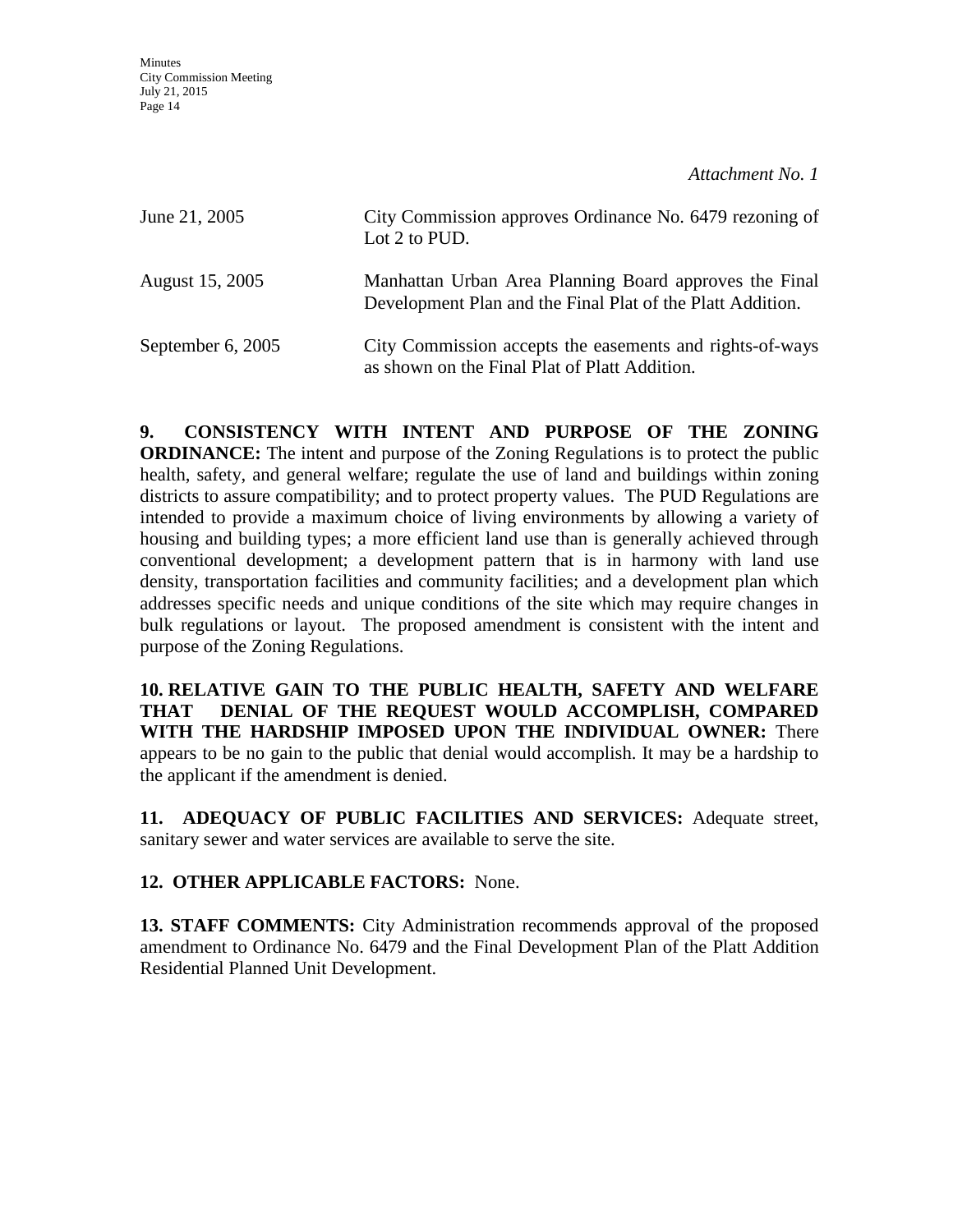## **ALTERNATIVES:**

- 1. Recommend approval of the proposed Amendment to Ordinance No. 6479 and the Final Development Plan of the Platt Addition Residential Planned Unit Development, and stating the basis for such recommendation.
- 2. Recommend denial of the proposed Amendment to Ordinance No. 6479 and the Final Development Plan of the Platt Addition Residential Planned Unit Development, stating the specific reasons for denial.
- 3. Table the proposed Amendment to a specific date, for specifically stated reasons.

## **POSSIBLE MOTION:**

The Manhattan Urban Area Planning Board recommends approval of the proposed Amendment to Ordinance No. 6479 and the Final Development Plan of the Platt Addition Residential Planned Unit Development, based on the findings in the Staff Report.

**PREPARED BY:** Chase Johnson, Planner

**DATE:** July 29, 2015

15012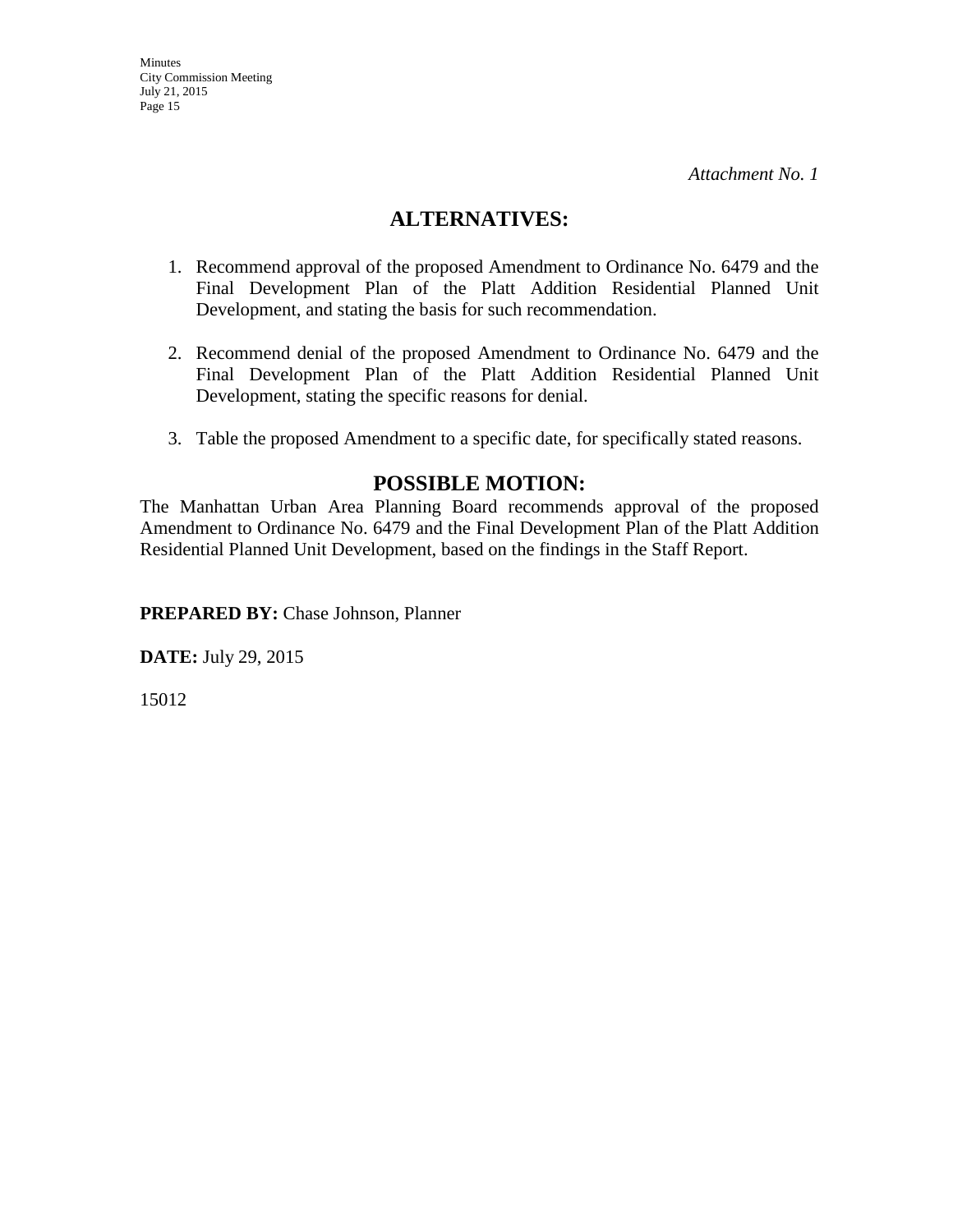#### **STAFF REPORT**

### **ON AN APPLICATION TO REZONE PROPERTY**

- **FROM:** R-2, Two-Family Residential District with TNO, Traditional Neighborhood Overlay District.
- **TO**: R-3/M-FRO, Multiple-Family Residential District with Multi-Family Redevelopment Overlay District.

**APPLICANT/OWNERS:** Rob Goode and Jerry Goode

**ADDRESS:** 3955 Eagle Ridge, Manhattan, KS 66503

**LEGAL DESCRIPTION:** The legal descriptions of the rezoning site are:

1011 Thurston Street: Lot 581, Ward 3, City of Manhattan, Riley County, Kansas.

1015 Thurston Street: Lot 582, Ward 3, City of Manhattan, Riley County, Kansas.

1017 Thurston Street: Lot 583, Ward 3, City of Manhattan, Riley County, Kansas.

**LOCATION:** The rezoning site is located approximately 150 feet east of the intersection of N. 11<sup>th</sup> Street and Thurston Street along the south side of Thurston Street.

**AREA:** The total area of the rezoning site is approximately 22,500 square feet in area, having a total dimensioned area of 150 feet in width by 150 feet in depth consisting of:

- Lot 581 is 50 feet in width and 150 feet in depth, or 7,500 square feet in area.
- Lot 582 is 50 feet in width and 150 feet in depth, or 7,500 square feet in area.
- Lot 583 is 50 feet in width and 150 feet in depth, or 7,500 square feet in area.

## **DATE OF NEIGHBORHOOD MEETING:** May 20, 2015

**DATE OF PUBLIC NOTICE PUBLICATION:** June 15, 2015

## **DATE OF PUBLIC HEARING: PLANNING BOARD:** July 6, 2015 **CITY COMMISSION:** July 21, 2015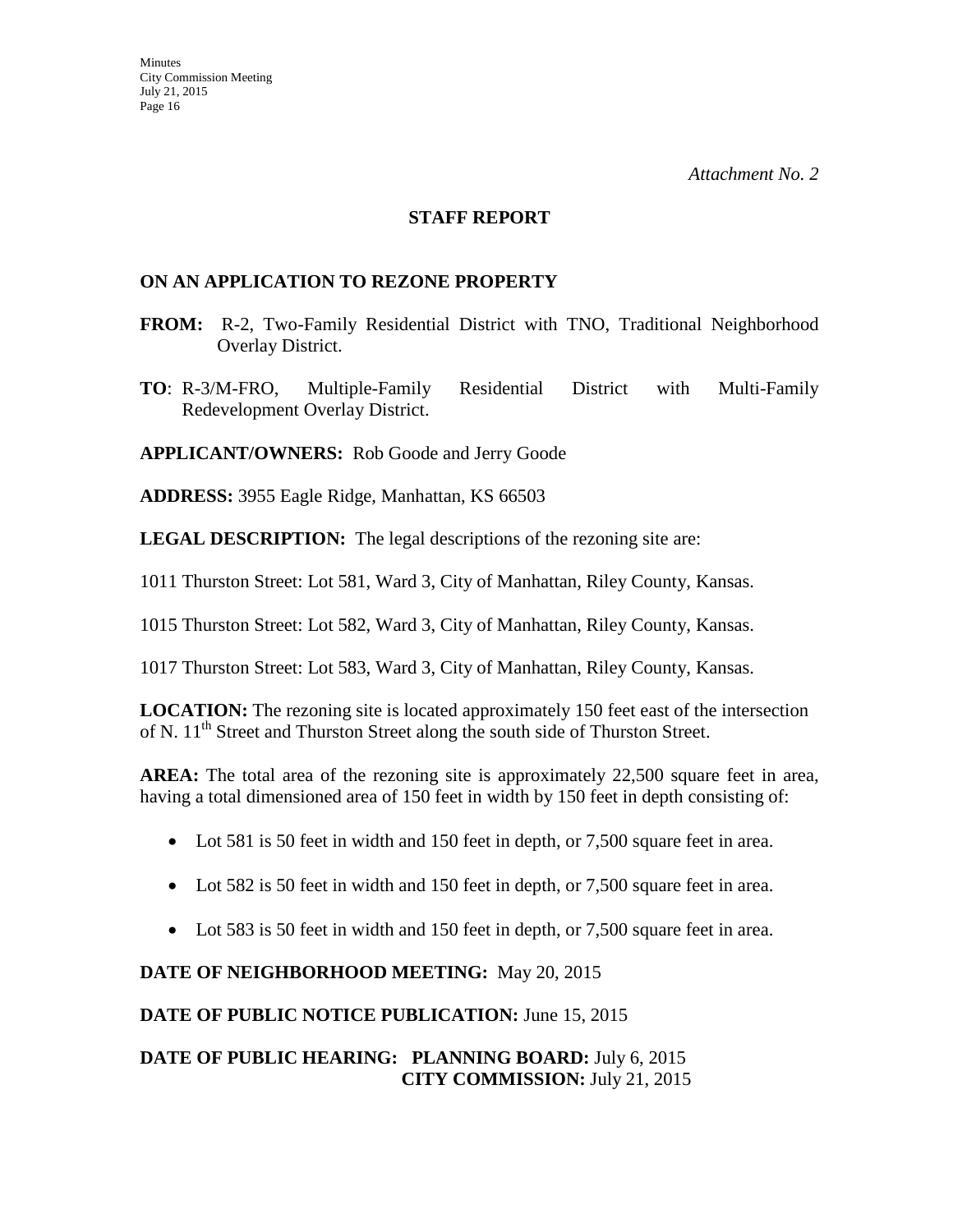## **THIRTEEN MATTERS TO BE CONSIDERED WHEN REZONING**

**1. EXISTING USE: (Note: Existing use information was obtained from the Riley County GIS web page):** 

The existing use of 1011 Thurston Street is a  $1\frac{1}{2}$  story full basement, 4 bedroom, 3 baths, single-family bungalow style dwelling unit structure constructed in 1936 and converted to two dwelling units.

The existing use of 1015 Thurston Street is a 2 story full basement, 4 bedroom, 1  $\frac{1}{2}$ baths, single-family bungalow style dwelling unit structure constructed in 1925 and is used as a single-family dwelling.

The existing use of 1017 Thurston Street is a 1½ story full basement, five bedroom, two baths, two-family bungalow style dwelling unit structure constructed in 1925 and is used as a single-family dwelling.

**2. PHYSICAL AND ENVIRONMENTAL CHARACTERISTICS:** The rezoning site is generally flat with existing residential structures, open yards, and mature trees. The site drains to the alley and/or street.

Off-street parking for the properties is accessed from driveways on the side of the structures leading to detached garages from a curb cut on Thurston Street. Off-street parking is also accessed off the alley.

## **3. SURROUNDING LAND USE AND ZONING:**

**NORTH:** Thurston Street, single-family and two-family dwelling units, and one twelve dwelling unit apartment building, Bertrand Street; R-2/TNO District.

**SOUTH:** Public alley, recently constructed twelve unit apartment building, mix of single-family, two-family, a three-family, an older twelve unit apartment and Kearney Street; R-3/M-FRO District.

**EAST:** Two-family dwelling units, R-2/TNO District; N.  $10^{th}$  Street; mix of singlefamily and two-family, R-1, Single-Family Residential District with TNO, Traditional Neighborhood Overlay District.

**WEST:** Recently constructed twelve unit apartment building (R-3/M-FRO District), a two-family dwelling  $(R-2/TNO\text{ District})$ ; N.  $11^{\text{th}}$  Street, mix of single-family, twofamily, multiple-family dwelling units, including newer apartment buildings, R-3/M-FRO District.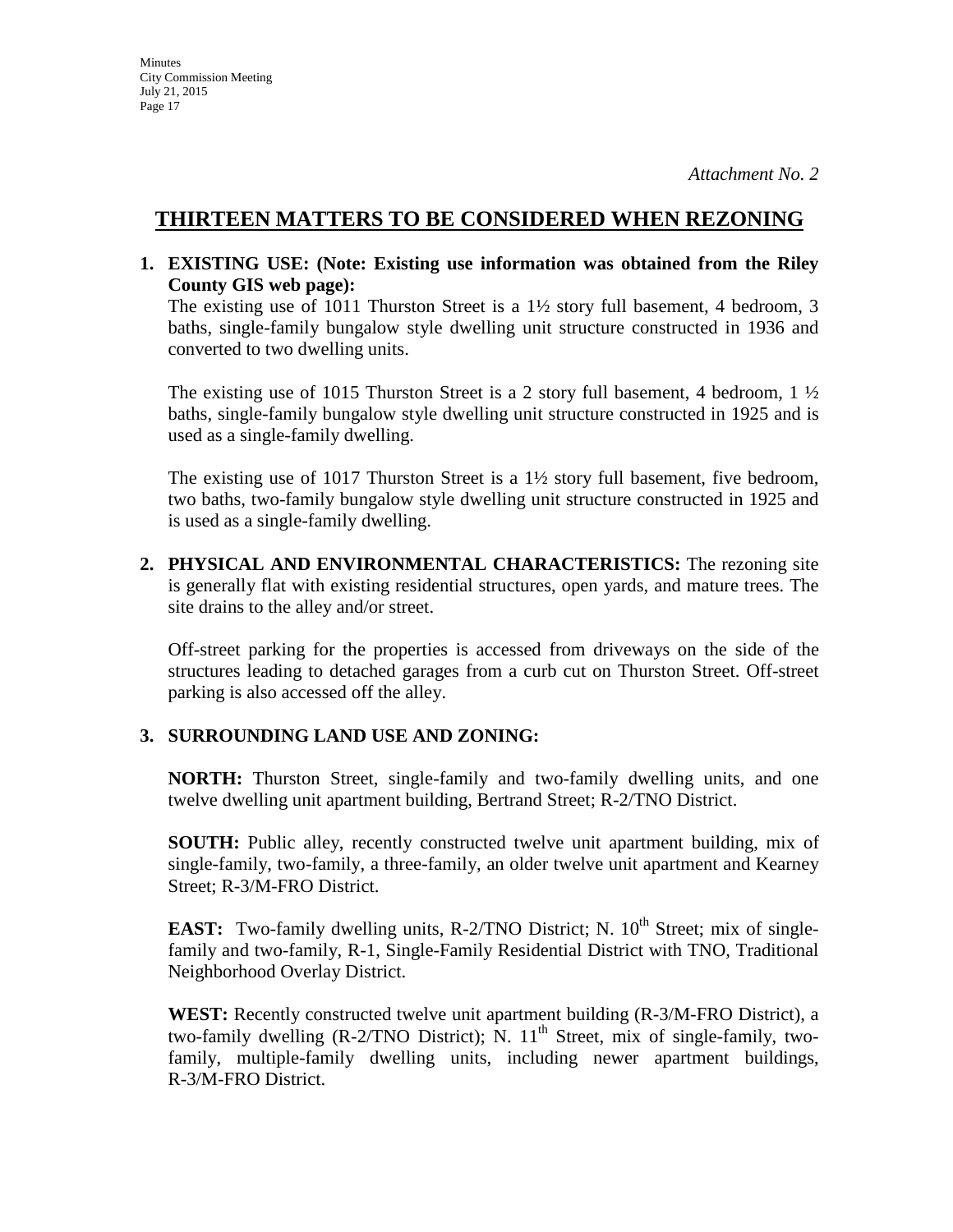- **4. GENERAL NEIGHBORHOOD CHARACTER:** The surrounding neighborhood is a mix of single-family, two-family and multiple-family dwellings, the majority of which are renter occupied units. The immediate area is at the convergence of three different zoning districts as noted above. To the west and south of the rezoning site are predominately multiple-family dwellings in the R-3/M-FRO District. To the north and east of the site, the land use is predominately single-family and two-family dwellings (R-2/TNO and R-1/TNO), and several multiple-family units are to the southeast (R-3/M-FRO). Immediately to the west of the site is a property that was rezoned in 2013 from R-2/TNO to R-3/M-FRO District and a 12-unit apartment building was recently completed.
- **5. SUITABILITY OF SITE FOR USES UNDER CURRENT ZONING:** The rezoning site consists of three 7,500 square foot lots, which individually, conform to the minimum lot size requirements for a single-family detached dwelling or a twofamily dwelling. The 3 lots are suitable for the uses under the current R-2/TNO Districts.
- **6. COMPATIBILITY OF PROPOSED DISTRICT WITH NEARBY PROPERTIES AND EXTENT TO WHICH IT MAY HAVE DETRIMENTAL AFFECTS:** An increase in noise, light and traffic can be expected if the proposed rezoning is approved, however should not be inconsistent with the surrounding area. As previously mentioned above in the "General Neighborhood Character" standard, the area is a mixture of single-family, two-family, and multiple-family dwelling units. The majority of the residential properties in the area are rental properties. To the north of the site is a 12-unit apartment building constructed in 1974. Immediately to the west of the site is 12-unit apartment building that was constructed following a rezoning to R-3/M-FRO in 2013. To the west of N.  $11<sup>th</sup>$  Street and south of site along Kearney Street are properties zoned R-3/M-FRO containing a number of multiplefamily apartment buildings.

The applicants have proposed to construct an 18-unit apartment building that will be similar in design to what is located next door to the west. The proposed rezoning will permit construction of a similar in size and intensity and will be required to follow the current M-FRO site and design standards.

The applicant held a neighborhood meeting on May 20, 2015. According to the applicant's meeting summary, 2 neighbors attended the meeting. One neighbor voiced concerns about on-street parking and if her property would be impacted, but her concerned were addressed by the applicants. The other attendee did not voice a concern.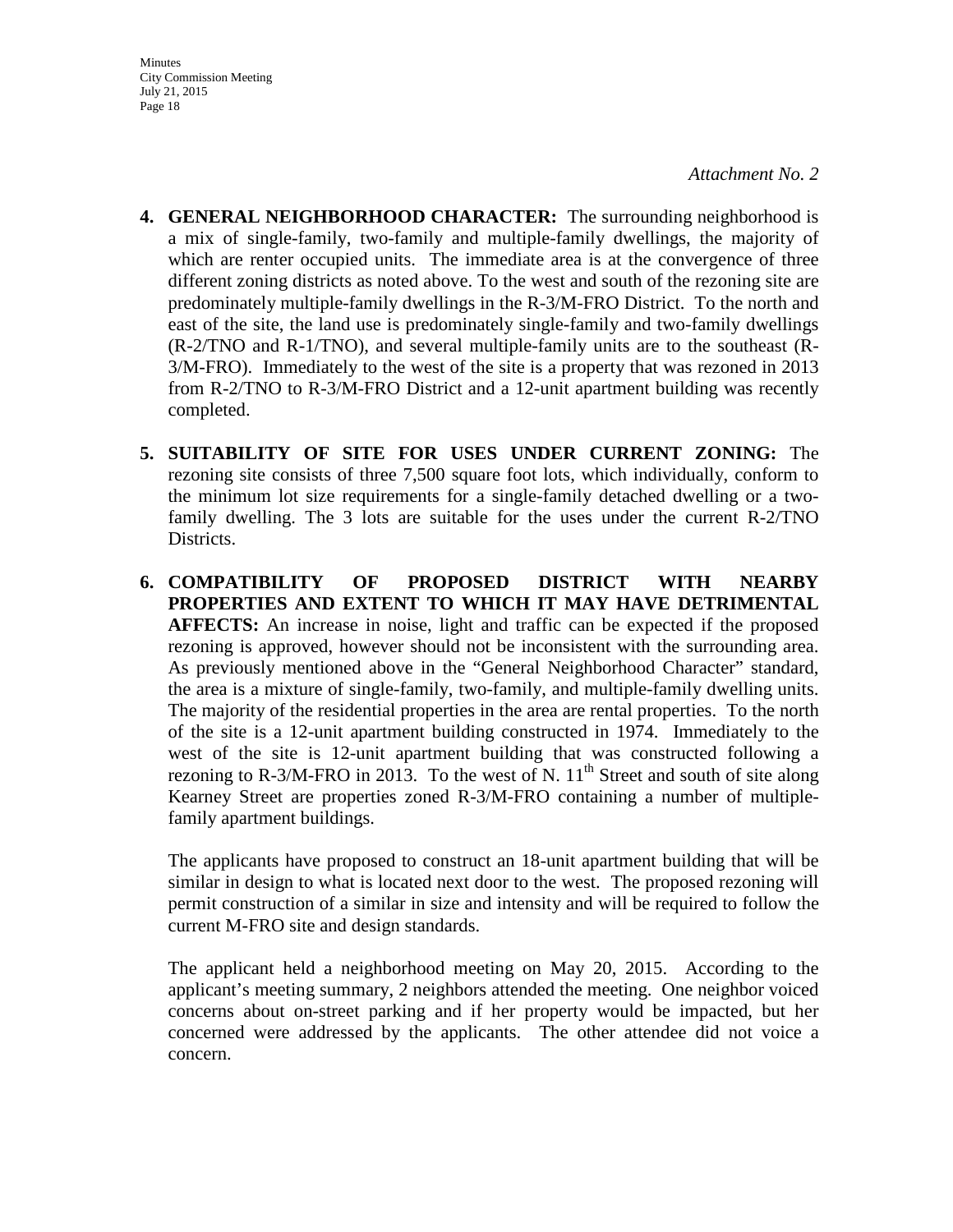The proposed rezoning should be compatible with the surrounding properties.

**7. CONFORMANCE WITH COMPREHENSIVE PLAN:** The Core Area Neighborhoods Future Land Use Map of the recently updated and adopted 2015 Comprehensive Plan Update shows the site designated as RHD, Residential High Density. The 2003 Comprehensive Plan showed this area as RLM, Residential Low to Medium Density. Policies of the RHD categories are below:

## *RHD-1: Characteristics*

*The Residential High Density designation is designed to create opportunities for higher density neighborhoods adjacent to the KSU campus and in other more urban parts of the core area of the community, and in a suburban setting. Within the core area or in Downtown, the designation accommodates higher-intensity residential housing, such as mid-rise apartments, townhomes and condominiums, combined with complementary non-residential land uses, such as retail, service commercial, and office uses, often within the same building. In other areas of the community, Residential High Density neighborhoods can be accommodated in a less vertical or urban fashion, such as in planned apartment communities with complimentary neighborhood service commercial, office, and recreational facilities. These neighborhoods could be implemented through a Planned Unit Development or by following design and site plan standards during the design review process.* 

## *RHD-2: Appropriate Density Range*

*Possible densities under this designation are 19-50 dwelling units per net acre and greater.*

## *RHD-3: Location*

*Residential High Density uses are typically located near intersections of arterials and collector streets, sometimes providing a transition between commercial or employment centers and lower density neighborhoods. Concentrations of Residential High Density are designated west and east of the KSU campus and in the Aggieville vicinity to promote expanded student housing options within walking distance of campus. In a more urban setting or in Downtown, Residential High Density may be combined with active non-residential uses in a vertically mixed-use building. Outside of the core area, Residential High Density uses should not be located in settings where the only access provided consists of local streets passing through lower density neighborhoods.* 

## *RHD-4: Building Massing and Form*

*Avoid plain, monolithic structures or blank walls on the backs or sides of buildings. In a planned apartment community context, large buildings should incorporate a variety of design elements to create visual interest. Infill projects should be consistent with area-specific design standards or guidelines, as adopted.*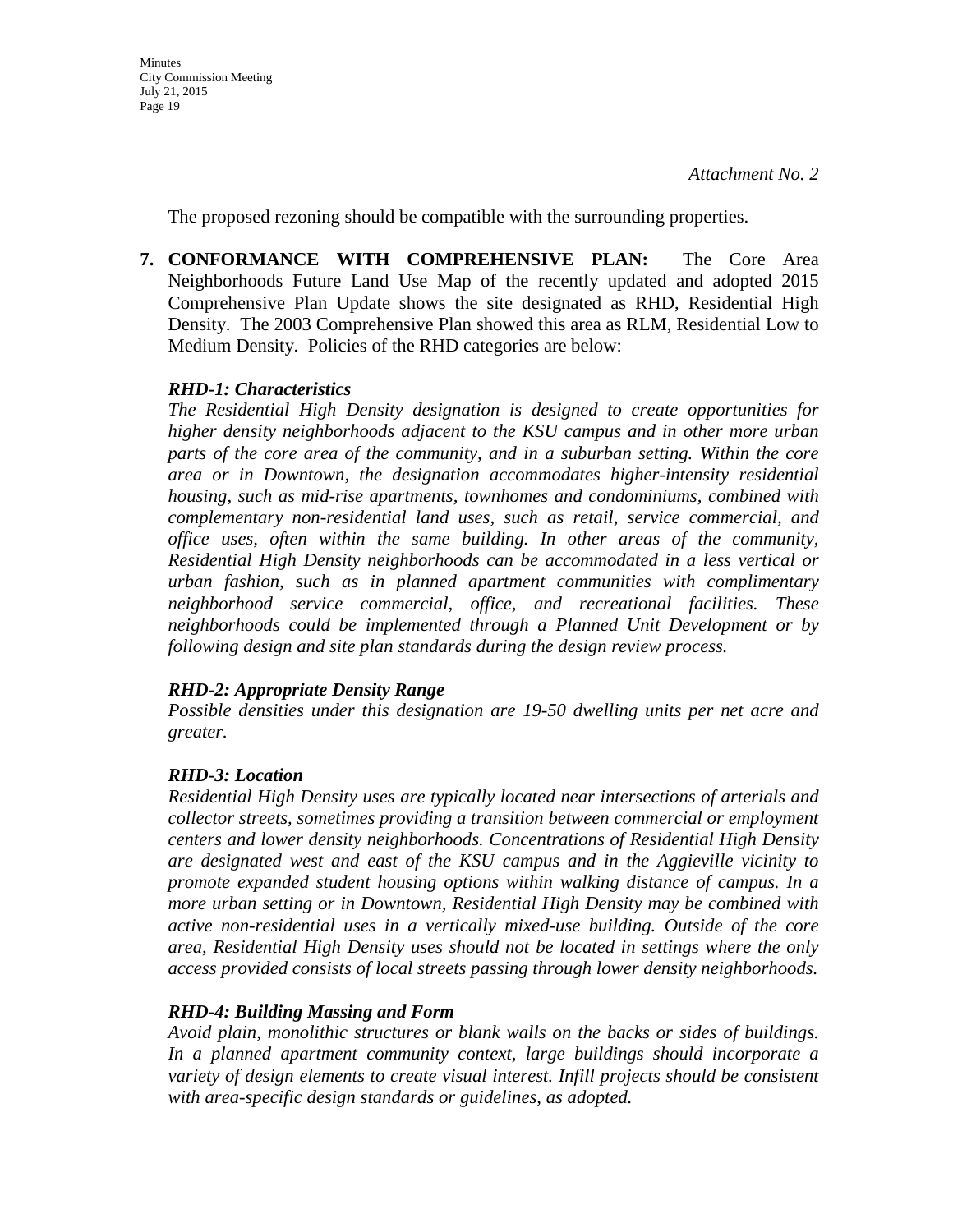## *RHD-5: Mix of Uses*

*Encourage the integration of neighborhood serving retail uses (e.g., drycleaners, coffee shop) on the ground level of high density residential buildings where viable, typically in areas with high visibility and/or pedestrian activity. Nonresidential uses should generally not exceed twenty-five percent of the total floor area in a mixed-use structure; however, actual percentages will be driven by market demand and the surrounding site context.* 

## *RHD-6: Parking Location and Design*

*Locate off-street surface parking behind buildings, tucked under buildings (e.g., podium parking), or within parking structures in established core area neighborhoods*  and the Downtown to maintain a pedestrian-oriented street frontage. Integrate *structured parking garages and tuck-under parking with the overall design of the building they are intended to serve. The incorporation of active uses, such as retail, into the ground floor of freestanding parking structures included as part of multi-block developments.*

The applicant has stated they propose to construct an 18-unit apartment building on the approximate 22,500 square foot site. The net density for the proposed apartment building would be 35 dwelling units per net acre. The R-3/M-FRO Districts allow for 1 dwelling unit per 1,000 square feet of lot area. Based on the maximum number of dwelling units allowed for the site (22 dwelling units), the maximum residential density could be as high as 44 dwelling units per net acre, provided they could meet all the other requirements including parking.

The proposed rezoning of the site to R-3/M-FRO, Multiple-Family Residential District with Multi-Family Redevelopment Overlay District conforms to the policies of the 2015 Manhattan Urban Area Comprehensive Plan and the M-FRO expansion area identified on the Future Land Use map.

## **8. ZONING HISTORY AND LENGTH OF TIME VACANT AS ZONED:**

| 1925:           | A, First Dwelling House: One and Two Family Dwellings                              |
|-----------------|------------------------------------------------------------------------------------|
| $1937 - 1965$ : | B, Second Dwelling House: One and Two Family<br><b>Dwellings, Apartment Houses</b> |
| $1969 - 1987$ : | R-3, Multiple-Family Residential District                                          |
| $1987 - 2004$ : | R-2, Two-Family Residential District                                               |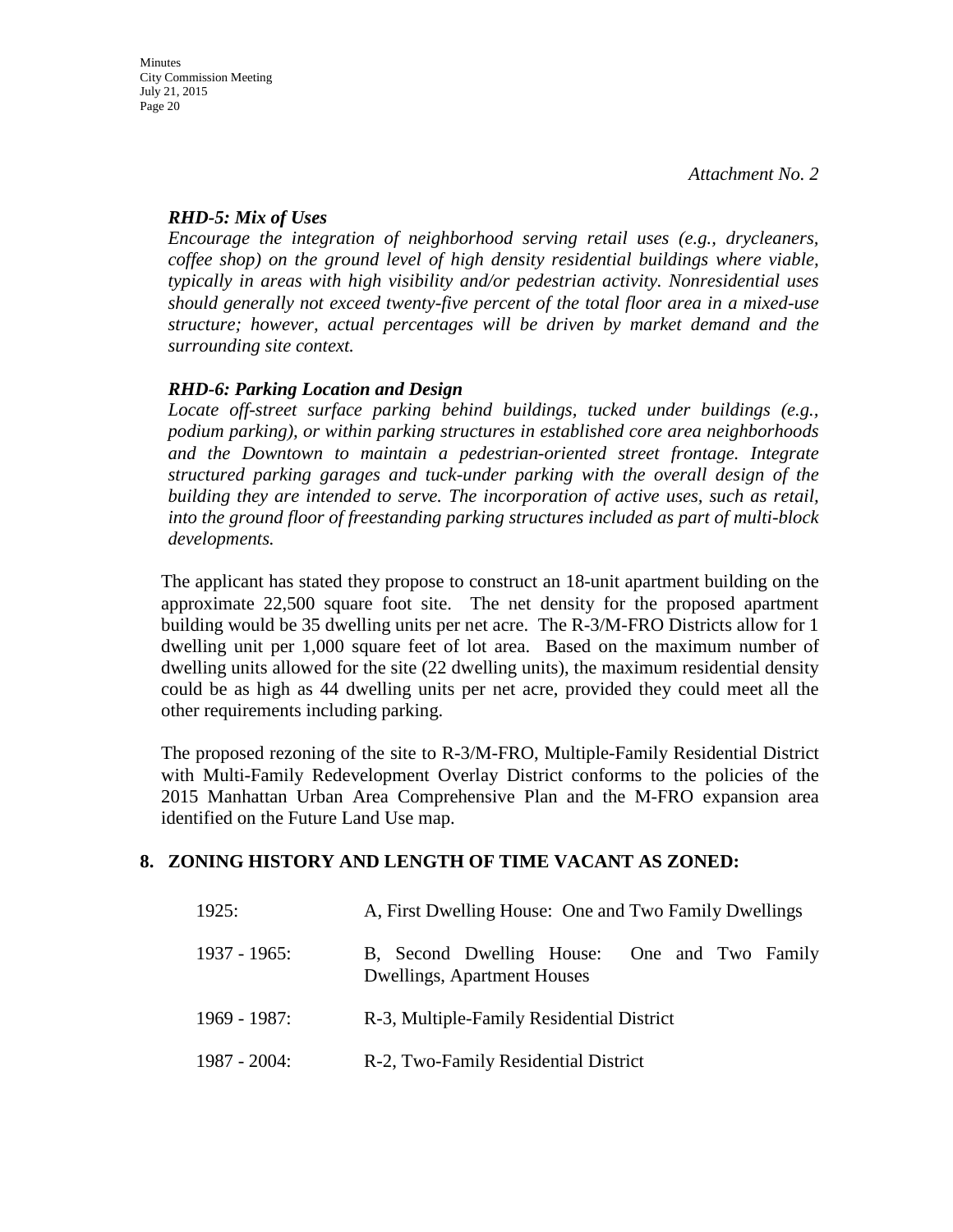**Minutes** City Commission Meeting July 21, 2015 Page 21

*Attachment No. 2*

- February 19, 2004 Manhattan Urban Area Planning Board holds public hearings to consider Phase 3 rezonings of Sub Area C, and recommends approval, on vote of 6-0, based on the Traditional Neighborhood Study. (Note: the three lots are located in Sub Area C.) March 16, 2004 City Commission, on a vote of 5-0, approves, first reading of an ordinance rezoning the Phase 3 Sub Area C, as recommended by City Administration and the Planning Board. April 6, 2004 City Commission approves Ordinance Nos. 6394 rezoning
- the Phase 3 Sub Area C, as recommended by City Administration and the Planning Board.

The house at 1011 Thurston Street was built in 1936, the house at 1015 Thurston Street was built in 1925 and the house at 1017 Thurston Street was built in 1925.

**9. CONSISTENCY WITH INTENT AND PURPOSE OF THE ZONING ORDINANCE:** The intent and purpose of the Manhattan Zoning Regulations is to protect the public health, safety, and general welfare; regulate the use of land and buildings within zoning districts to assure compatibility; and to protect property values.

The R-3 District is designed to provide for multiple-family dwellings at a density no greater than 1 dwelling unit per 1,000 square feet. The M-FRO District is designed to ensure that multiple-family infill development is functionally integrated into surrounding areas and compatible with the traditional character of the older neighborhoods of Manhattan. The intent is to provide a framework within which higher density housing can be built, while being sensitive to surrounding neighborhoods and the public streetscape with regard to design and site layout.

The site is 22,500 square feet in area and conforms to the minimum R-3 District requirements. The M-FRO District has specific site and building design standards that ensure that redevelopment meets the intent of the overlay district. These standards will be required to be met during the building permit review and construction inspection processes on the site. The proposed rezoning conforms to the intent of the Zoning Regulations.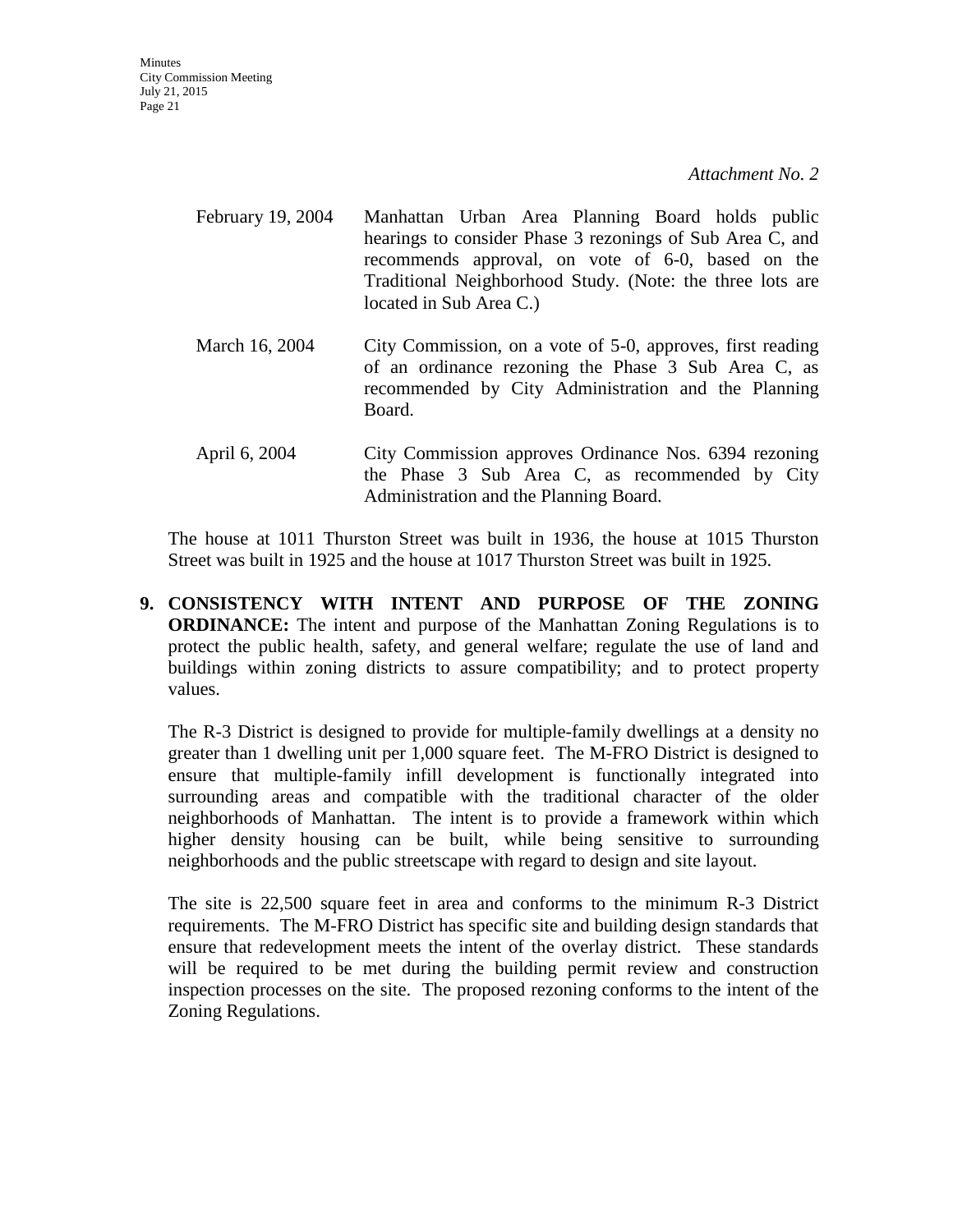**10. RELATIVE GAIN TO THE PUBLIC HEALTH, SAFETY AND WELFARE THAT DENIAL OF THE REQUEST WOULD ACCOMPLISH, COMPARED WITH THE HARDSHIP IMPOSED UPON THE APPLICANT:** There appears to be no gain to the public that denial of the rezoning would accomplish. No expected adverse impacts on the public health, safety and welfare are anticipated as a result of the rezoning. The M-FRO District requirements will be handled with the building permit and construction processes.

- **11. ADEQUACY OF PUBLIC FACILITIES AND SERVICES:** Adequate street, sanitary sewer and water services are available to serve the site. An existing sidewalk is located to the north of the site along Thurston Street. The existing mid-block alley south of the site is not paved.
- **12. OTHER APPLICABLE FACTORS:** The gravel public alleyways throughout the M-FRO District are a known issue due to the deteriorated condition of these alleys from which most apartment buildings access their off-street parking lots. The City is researching a variety of alternatives to address this issue throughout the redevelopment overlay district. City Administration will be scheduling a work session with the City Commission to discuss this issue in the near future.
- **13. STAFF COMMENTS:** City Administration recommends approval of the proposed rezoning of 1011, 1015 and 1017 Thurston Street from R-2, Two-Family Residential District with TNO, Traditional Neighborhood Overlay District, to R-3/M-FRO, Multiple-Family Residential District with Multi-Family Redevelopment Overlay District, based on the findings in the Staff Report.

## **ALTERNATIVES:**

- 1. Recommend approval of the proposed rezoning of 1011, 1015 and 1017 Thurston Street from R-2, Two-Family Residential District with TNO, Traditional Neighborhood Overlay District, to R-3/M-FRO, Multiple-Family Residential District with Multi-Family Redevelopment Overlay District, based on the findings in the Staff Report.
- 2. Recommend denial of the proposed rezoning, stating the specific reasons for denial.
- 3. Table the proposed rezoning to a specific date, for specifically stated reasons.